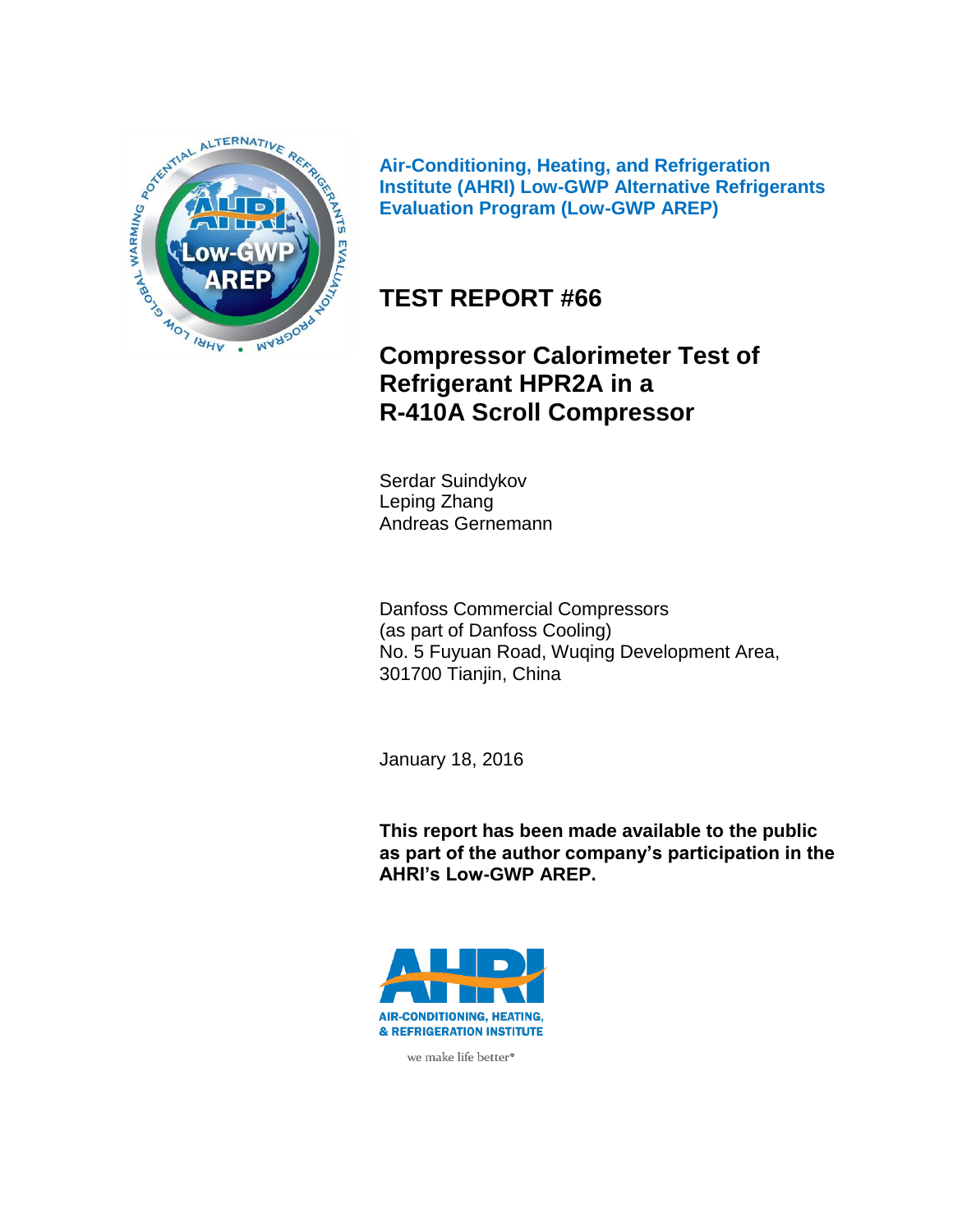# Contents

| 1.          |                                                                           |  |
|-------------|---------------------------------------------------------------------------|--|
| 2.          |                                                                           |  |
| a.          |                                                                           |  |
| b.          |                                                                           |  |
|             |                                                                           |  |
| $C_{\star}$ |                                                                           |  |
|             |                                                                           |  |
|             |                                                                           |  |
| 3.          |                                                                           |  |
| 4.          |                                                                           |  |
|             |                                                                           |  |
|             |                                                                           |  |
|             |                                                                           |  |
|             |                                                                           |  |
|             |                                                                           |  |
|             |                                                                           |  |
|             |                                                                           |  |
|             |                                                                           |  |
|             |                                                                           |  |
|             |                                                                           |  |
|             |                                                                           |  |
|             |                                                                           |  |
|             |                                                                           |  |
|             |                                                                           |  |
|             |                                                                           |  |
|             |                                                                           |  |
|             | Figure B12. Power input for HPR2A/R410A referenced to mean temperature 22 |  |
|             |                                                                           |  |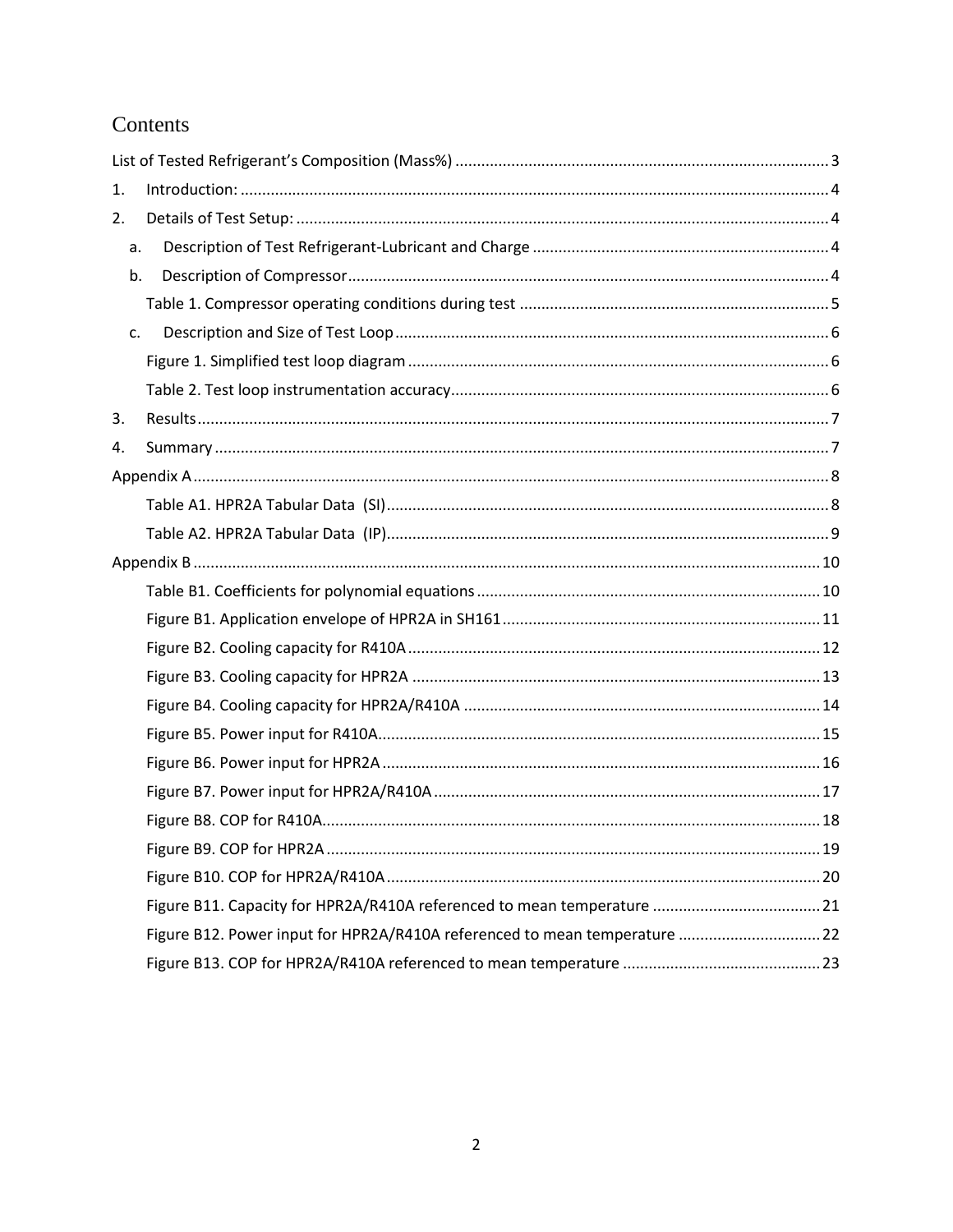### Low-GWP AREP Technical Committee and AHRI Executive Committee

<span id="page-2-0"></span>List of Tested Refrigerant's Composition (Mass%)

| HPR <sub>2</sub> A | $R-32/R-1234ze/R-134a (76/18/6)$ |
|--------------------|----------------------------------|
|                    |                                  |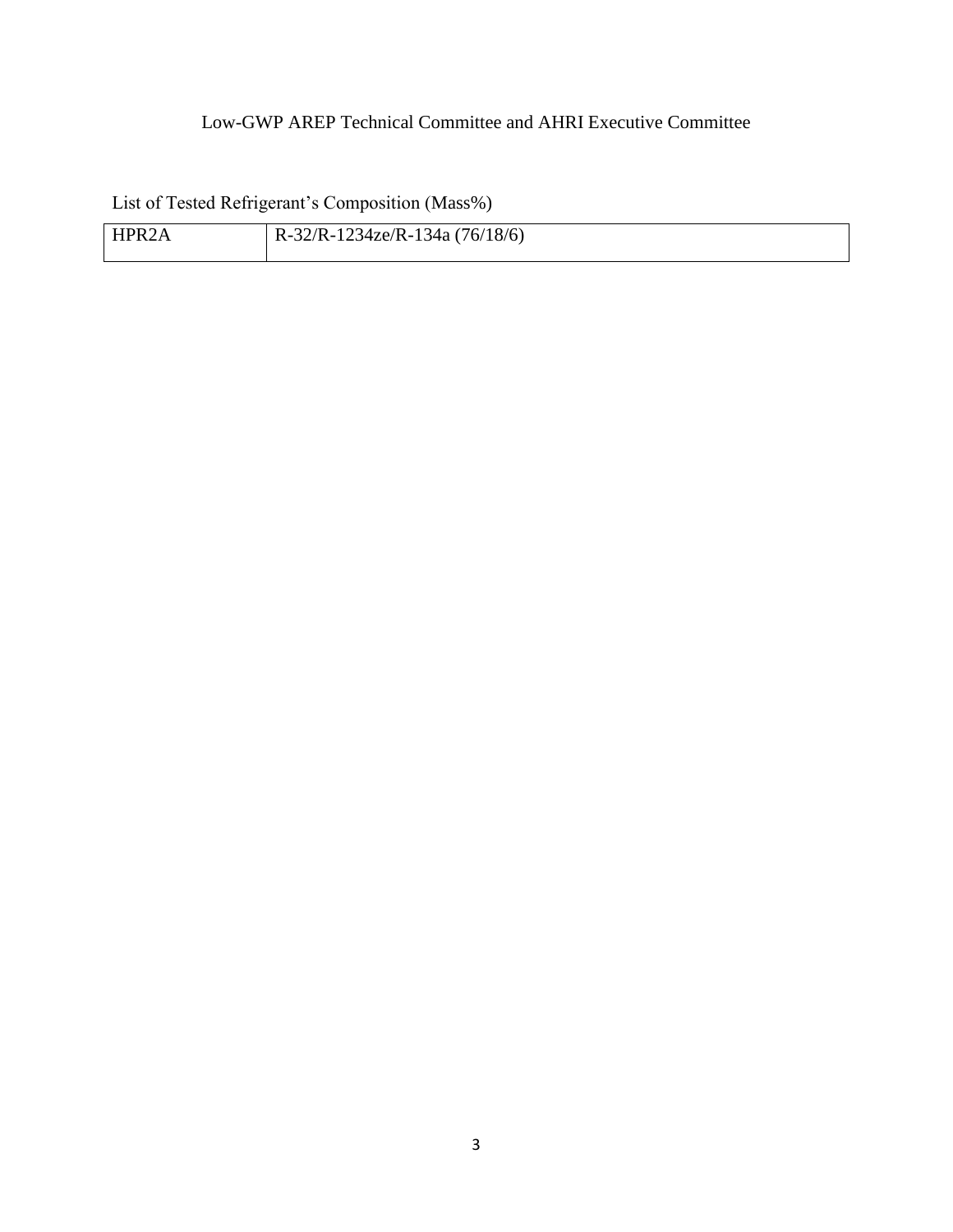1. Introduction:

<span id="page-3-0"></span>This report covers the calorimeter test results of the refrigerant HPR2A– a low-GWP candidate provided by Mexichem. The tests have been conducted during May to July 2015 in the laboratory of Danfoss Commercial Compressors plant in Tianjin, China.

The refrigerant was drop-in tested with an R-410A compressor SH161A4. Performance data were compared based on dew point reference for evaporating and condensing temperatures. The property library was given by Mexichem as a .mix file for use with Refprop software.

- <span id="page-3-3"></span><span id="page-3-2"></span><span id="page-3-1"></span>2. Details of Test Setup:
	- a. Description of Test Refrigerant-Lubricant and Charge
		- Refrigerant tested: HPR2A (GWP 573)
			- o R-32/R-1234ze/R-134a (76/18/6) (zeotropic blend)
			- o total refrigerant charge; 77.2 lbs mass, (35 kg)
		- Lubricant
			- o 160SZ, POE type
			- o viscosity grade: 32 cSt
			- o no changes to base oil
	- b. Description of Compressor
		- hermetic fixed speed scroll compressor, low-side design
		- no compressor modifications
		- Danfoss Commercial Compressors
		- model SH161A4; S/N 2756184
		- motor nameplate rating: 380-400V / 3ph / 50Hz, LRA 158A, Max oper. current 31A. 2900 RPM
		- air flow is not required
		- ambient air temperature  $24^{\circ}$ C  $\pm 1^{\circ}$ C (75.2°F  $\pm 1.8^{\circ}$ F)
		- compressor operating conditions during test in Table 1.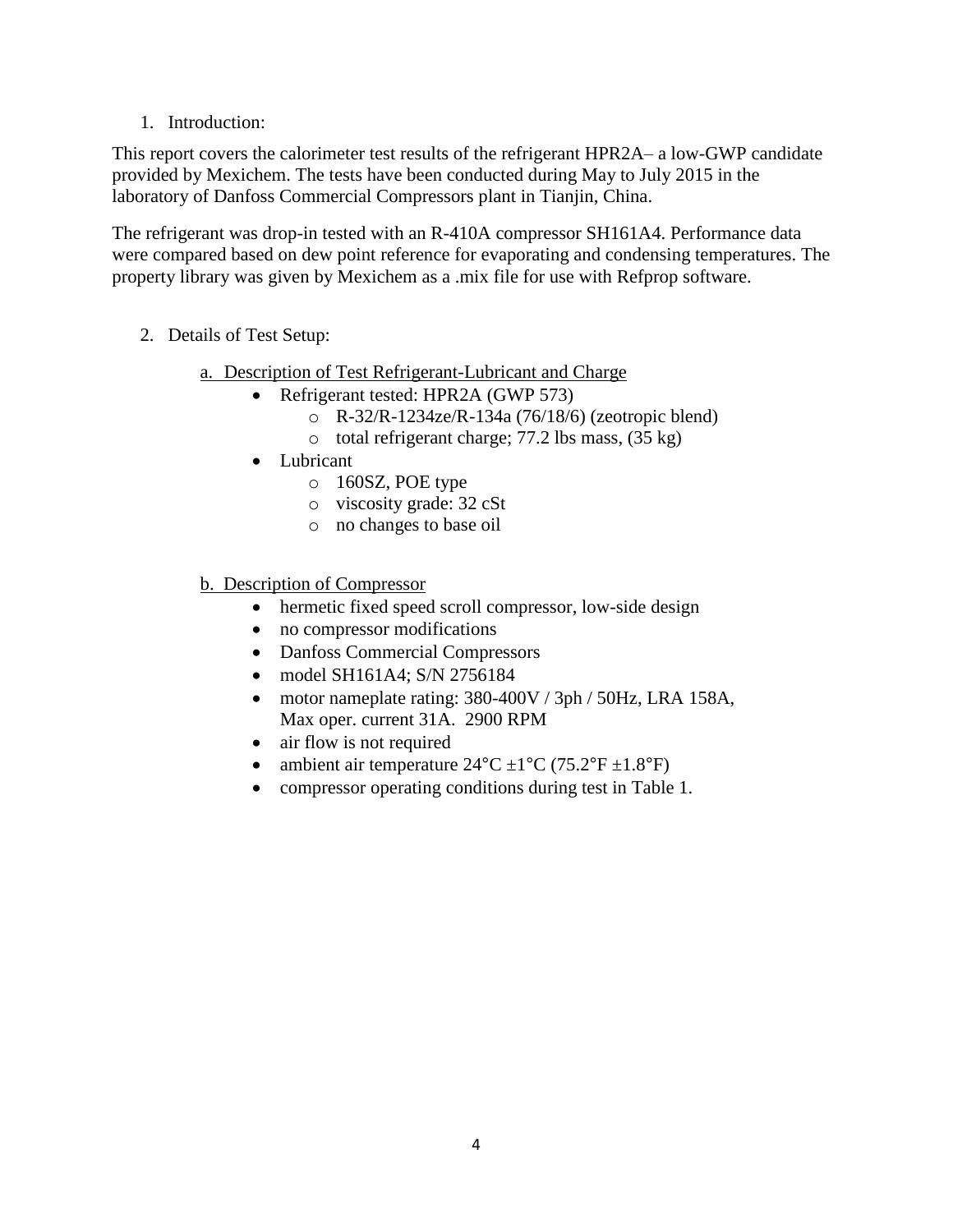| Ambient air<br>Suction<br>pressure<br>temperature |                 | Saturated<br>suction<br>temperature<br>(Dew) |      | Suction vapor<br>temperature |                 | Discharge<br>pressure |                 | Saturated<br>discharge<br>temperature<br>(Dew) |       | Volts /<br>Phase /<br>Frequency | Speed           |              |            |
|---------------------------------------------------|-----------------|----------------------------------------------|------|------------------------------|-----------------|-----------------------|-----------------|------------------------------------------------|-------|---------------------------------|-----------------|--------------|------------|
| $\mathsf{P}$                                      | $\rm ^{\circ}C$ | psi                                          | bar  | $\mathsf{P}$                 | $\rm ^{\circ}C$ | $\mathsf{P}$          | $\rm ^{\circ}C$ | psi                                            | bar   | $\mathbf{P}$                    | $\rm ^{\circ}C$ | V / Ø / Hz   | <b>RPM</b> |
| 75.2                                              | 24              | 40.8                                         | 2.81 | $-9.9$                       | $-23.3$         | 10.1                  | $-12.2$         | 215.4                                          | 14.85 | 80.1                            | 26.7            | 400/3/50     | 2917       |
| 75.2                                              | 24              | 40.8                                         | 2.81 | $-9.9$                       | $-23.3$         | 10.1                  | $-12.2$         | 249.8                                          | 17.23 | 90.0                            | 32.2            | 400/3/50     | 2892       |
| 75.2                                              | 24              | 50.7                                         | 3.50 | 0.0                          | $-17.8$         | 20.0                  | $-6.7$          | 249.8                                          | 17.23 | 90.0                            | 32.2            | 400/3/50     | 2940       |
| 75.2                                              | 24              | 56.4                                         | 3.89 | 5.0                          | $-15.0$         | 25.0                  | $-3.9$          | 332.1                                          | 22.90 | 109.9                           | 43.3            | 400/3/50     | 2966       |
| 75.2                                              | 24              | 62.6                                         | 4.32 | 10.0                         | $-12.2$         | 30.0                  | $-1.1$          | 215.4                                          | 14.85 | 80.1                            | 26.7            | 400 / 3 / 50 | 2986       |
| 75.2                                              | 24              | 62.6                                         | 4.32 | 10.0                         | $-12.2$         | 30.0                  | $-1.1$          | 289.1                                          | 19.93 | 100.0                           | 37.8            | 400/3/50     | 2963       |
| 75.2                                              | 24              | 69.4                                         | 4.78 | 15.1                         | $-9.4$          | 35.1                  | 1.7             | 332.1                                          | 22.90 | 109.9                           | 43.3            | 400/3/50     | 2930       |
| 75.2                                              | 24              | 76.4                                         | 5.27 | 19.9                         | $-6.7$          | 39.9                  | 4.4             | 249.8                                          | 17.23 | 90.0                            | 32.2            | 400/3/50     | 2955       |
| 75.2                                              | 24              | 76.4                                         | 5.27 | 19.9                         | $-6.7$          | 39.9                  | 4.4             | 433.8                                          | 29.91 | 129.9                           | 54.4            | 400/3/50     | 2920       |
| 75.2                                              | 24              | 84.2                                         | 5.80 | 25.0                         | $-3.9$          | 45.0                  | 7.2             | 332.1                                          | 22.90 | 109.9                           | 43.3            | 400/3/50     | 2964       |
| 75.2                                              | 24              | 92.6                                         | 6.39 | 30.0                         | $-1.1$          | 50.0                  | 10.0            | 215.4                                          | 14.85 | 80.1                            | 26.7            | 400/3/50     | 2967       |
| 75.2                                              | 24              | 92.6                                         | 6.39 | 30.0                         | $-1.1$          | 50.0                  | 10.0            | 249.8                                          | 17.23 | 90.0                            | 32.2            | 400/3/50     | 2972       |
| 75.2                                              | 24              | 92.6                                         | 6.39 | 30.0                         | $-1.1$          | 50.0                  | 10.0            | 289.1                                          | 19.93 | 100.0                           | 37.8            | 400/3/50     | 2980       |
| 75.2                                              | 24              | 101.7                                        | 7.01 | 35.1                         | 1.7             | 55.1                  | 12.8            | 433.8                                          | 29.91 | 129.9                           | 54.4            | 400/3/50     | 2961       |
| 75.2                                              | 24              | 111.0                                        | 7.65 | 39.9                         | 4.4             | 59.9                  | 15.5            | 249.8                                          | 17.23 | 90.0                            | 32.2            | 400/3/50     | 2993       |
| 75.2                                              | 24              | 111.0                                        | 7.65 | 39.9                         | 4.4             | 59.9                  | 15.5            | 332.1                                          | 22.90 | 109.9                           | 43.3            | 400/3/50     | 2965       |
| 75.2                                              | 24              | 111.0                                        | 7.65 | 39.9                         | 4.4             | 59.9                  | 15.5            | 493.7                                          | 34.04 | 140.0                           | 60.0            | 400/3/50     | 2966       |
| 75.2                                              | 24              | 121.4                                        | 8.37 | 45.0                         | 7.2             | 65.0                  | 18.3            | 289.1                                          | 19.93 | 100.0                           | 37.8            | 400/3/50     | 2962       |
| 75.2                                              | 24              | 121.4                                        | 8.37 | 45.0                         | 7.2             | 65.0                  | 18.3            | 560.1                                          | 38.62 | 150.1                           | 65.6            | 400/3/50     | 2947       |
| 75.2                                              | 24              | 121.4                                        | 8.37 | 45.0                         | 7.2             | 65.0                  | 18.3            | 433.8                                          | 29.91 | 129.9                           | 54.4            | 400/3/50     | 2955       |
| 75.2                                              | 24              | 132.4                                        | 9.13 | 50.0                         | 10.0            | 70.0                  | 21.1            | 259.1                                          | 17.86 | 92.4                            | 33.6            | 400/3/50     | 2984       |
| 75.2                                              | 24              | 132.4                                        | 9.13 | 50.0                         | 10.0            | 70.0                  | 21.1            | 289.1                                          | 19.93 | 100.0                           | 37.8            | 400/3/50     | 2977       |
| 75.2                                              | 24              | 132.4                                        | 9.13 | 50.0                         | 10.0            | 70.0                  | 21.1            | 380.8                                          | 26.25 | 120.0                           | 48.9            | 400/3/50     | 2967       |
| 75.2                                              | 24              | 132.4                                        | 9.13 | 50.0                         | 10.0            | 70.0                  | 21.1            | 493.7                                          | 34.04 | 140.0                           | 60.0            | 400/3/50     | 2976       |
| 75.2                                              | 24              | 144.3                                        | 9.95 | 55.0                         | 12.8            | 75.0                  | 23.9            | 289.1                                          | 19.93 | 100.0                           | 37.8            | 400/3/50     | 2948       |
| 75.2                                              | 24              | 144.3                                        | 9.95 | 55.0                         | 12.8            | 75.0                  | 23.9            | 332.1                                          | 22.90 | 109.9                           | 43.3            | 400/3/50     | 2952       |
| 75.2                                              | 24              | 144.3                                        | 9.95 | 55.0                         | 12.8            | 75.0                  | 23.9            | 433.8                                          | 29.91 | 129.9                           | 54.4            | 400/3/50     | 2963       |
| 75.2                                              | 24              | 144.3                                        | 9.95 | 55.0                         | 12.8            | 75.0                  | 23.9            | 560.1                                          | 38.62 | 150.1                           | 65.6            | 400/3/50     | 2961       |

<span id="page-4-0"></span>Table 1. Compressor operating conditions during test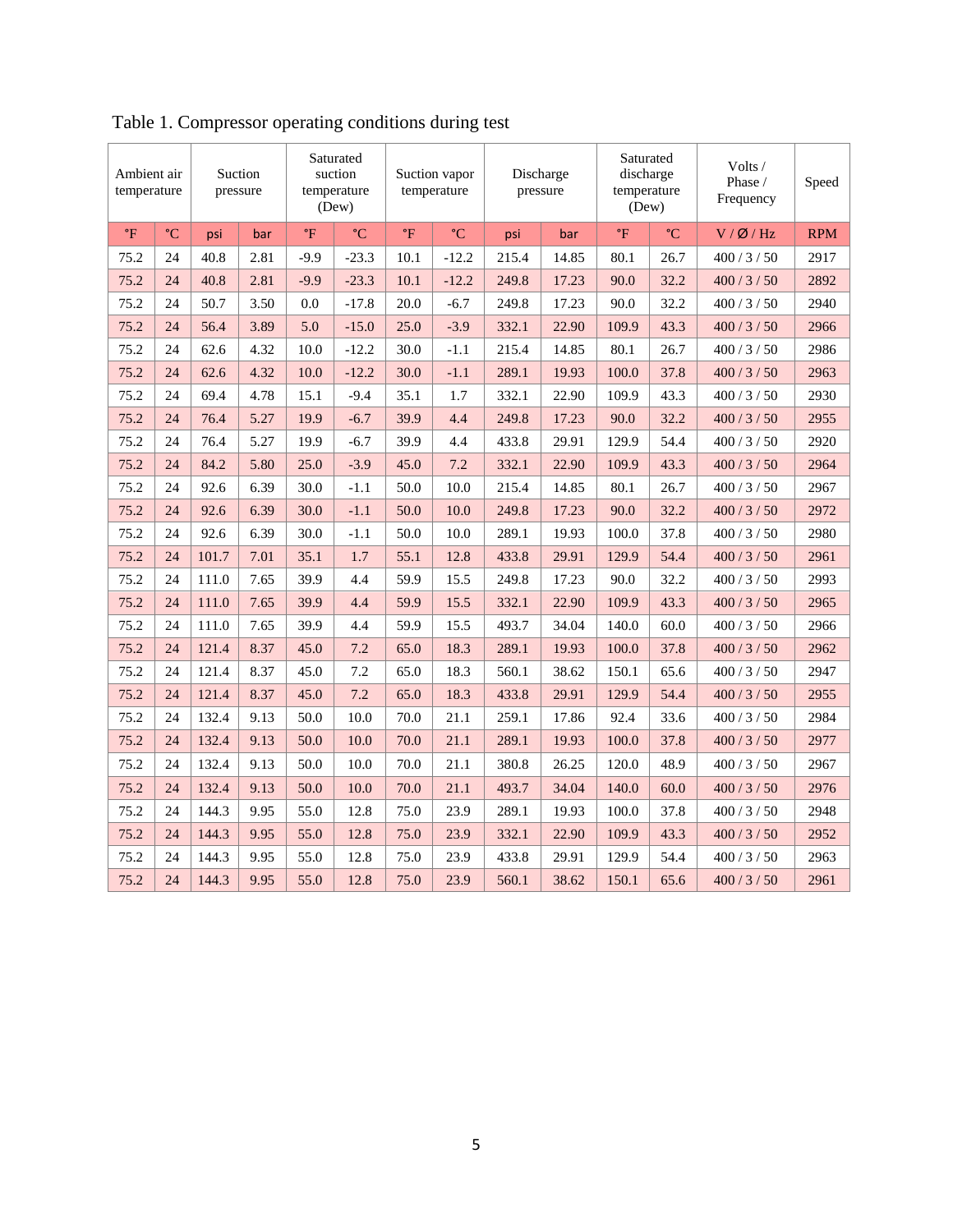- <span id="page-5-0"></span>c. Description and Size of Test Loop
	- description of the test loop components (Figure 1)
	- description of instrumentation used, accuracy and measuring points (Table 2)



Figure 1. Simplified test loop diagram

<span id="page-5-2"></span><span id="page-5-1"></span>Table 2. Test loop instrumentation accuracy

| Device                                | Model          | Scale           | Accuracy                       |  |
|---------------------------------------|----------------|-----------------|--------------------------------|--|
| Liquid pressure Transducer            | Rosemount 2088 | $0-28$ bar      | $\pm 1.0\%$ full scale         |  |
| Discharge pressure Transducer         | Rosemount 2089 | $0-50$ bar      | $\pm 1.0\%$ full scale         |  |
| <b>Suction pressure Transducer</b>    | Rosemount 2088 | $0-28$ bar      | $\pm 1.0\%$ full scale         |  |
| <b>Suction temperature Transducer</b> | PT100          | $-20-50$ °C     | $\pm 0.3$ K                    |  |
| Discharge temperature Transducer      | <b>PT100</b>   | $50-180$ °C     | $\pm 0.3$ K                    |  |
| <b>Suction temperature Transducer</b> | PT100          | $-20-50$ °C     | $\pm 0.3$ K                    |  |
| Compressor power                      | Norma4000      | $0 \sim 150$ kW | 0.1% Reading<br>$+0.1\%$ Range |  |
| Mass flow                             | F050S116CQFNF  | 544~8160 kg/h   | $\pm 0.2\%$ of rate            |  |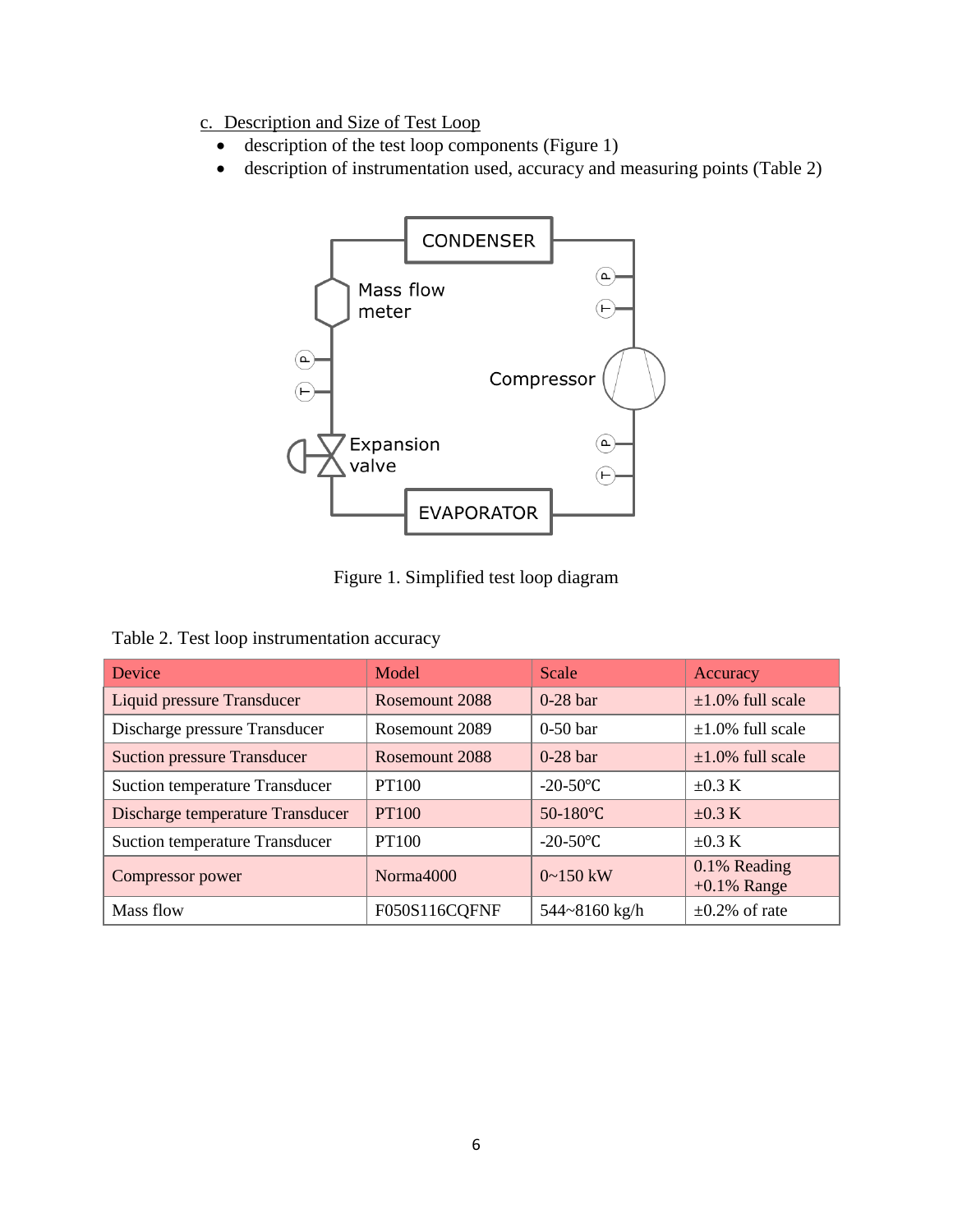#### <span id="page-6-0"></span>3. Results

All compressor tests are performed at the refrigerant's dew point temperatures for suction and discharge pressure conditions, per AHRI Standard 540 requirements. This does not have an impact on comparing compressor performance between two or more refrigerants that do not exhibit temperature glide. However, when refrigerants exhibit temperature glide, it is important to note that actual systems operate closer to the mid-point condition. When comparing compressor performance of one refrigerant with glide to another refrigerant without glide, or comparing two refrigerants with significantly different glides, comparison at pressures corresponding to the mid-point of the temperature glide rather than the dew point will yield results that are more representative of actual operation in a system.

Test measurements are summarized in tables of appendix A. The test process is in accordance with standard EN13771-1. Subcooling is defined based on bubble point of condensing pressure.

Comparison to R410A was done based on published data with experimental validation of several points representing extreme conditions of operating envelope. Based on the results of validating test, adjustment coefficients were introduced to polynomial model (1.013 to cooling capacity and 1.011 to power input). With mentioned adjustments Capacity, Power input and COP deviation of the polynomial model from measured data in extreme conditions is limited to  $\pm 0.7\%$ .

10-coefficient polynomial coefficients for capacity, power and amperes can be found in table B1 of appendix B. Polynomial equations are valid within operating envelope in figure B1. Calculated performance curves for R410A and HPR2A and comparative analysis are provided in figures B2 – B10. Also figures B11 – B13 provide comparative analysis with reference to mean temperatures, both for evaporating and condensing.

### <span id="page-6-1"></span>4. Summary

HPR2A has a moderate temperature glide of  $2 - 3$  K ( $3 - 5$  F). The capacity of HRP2A is generally lower than R410A except at the highest condensing temperature. It is in range of 87 – 103% compared to capacity of R410A across the operating envelope (Figures B2 – B4). Power consumption is  $88 - 93\%$  compared to R410A (Figures B5 – B7). COP is in range of 96 – 112% of R410A, gaining more in higher condensing temperatures (Figures B8 – B10).

Comparing data to mean temperature reference we can see that both cooling capacity and power consumption values of HPR2A improve by 2-4% compared to R410A, while COP does not change much (Figures B11 – B13).

It is also important to notice that with increased subcooling R410A recovers cooling capacity faster than HPR2A, e.g. for 5K subcooling R410A gains around 1 - 4% more capacity than HPR2A, with higher difference at higher condensing temperatures. COP change follows the pattern as power input is not affected.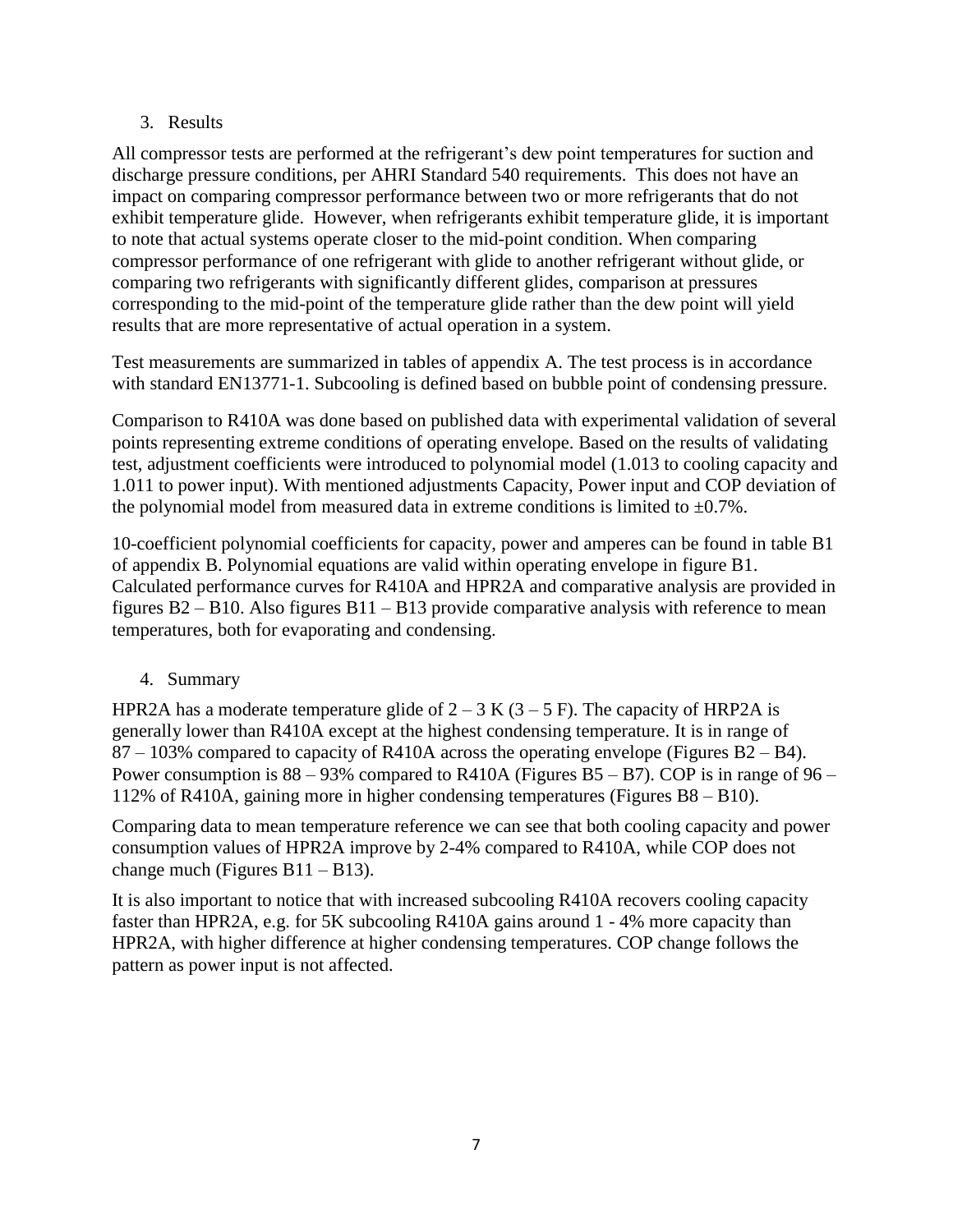### Appendix A

<span id="page-7-1"></span><span id="page-7-0"></span>

| <b>SST</b><br>(Dew) | <b>SDT</b><br>(Dew) | Evap.<br>Temp.<br>(Mean) | Cond.<br>Temp.<br>(Mean) | Evap.<br>glide | Cond.<br>glide | <b>DGT</b>      | <b>SH</b>   | <b>SC</b>               | Applicable Applicable Compressor<br>capacity | Refrigerant<br>mass flow<br>rate | <b>Amperes</b> | Input<br>power | Cooling<br><b>COP</b> | COPalt/<br><b>COPbas</b><br>eline |
|---------------------|---------------------|--------------------------|--------------------------|----------------|----------------|-----------------|-------------|-------------------------|----------------------------------------------|----------------------------------|----------------|----------------|-----------------------|-----------------------------------|
| $\rm ^{\circ}C$     | $\rm ^{\circ}C$     | $\rm ^{\circ}C$          | $\rm ^{\circ}C$          | K              | K              | $\rm ^{\circ}C$ | $\mathbf K$ | $\overline{\mathbf{K}}$ | W                                            | kg/h                             | $\mathbf{A}$   | W              | W/W                   |                                   |
| $-23.3$             | 26.7                | $-24.5$                  | 25.5                     | 2.3            | 2.6            | 114.1           | 11.1        | 8.3                     | 14182                                        | 200                              | 13.29          | 5851           | 2.42                  | 0.96                              |
| $-23.3$             | 32.2                | $-24.4$                  | 31.0                     | 2.1            | 2.5            | 130.4           | 11.1        | 8.3                     | 13296                                        | 195                              | 14.08          | 6601           | 2.01                  | 0.96                              |
| $-17.8$             | 32.2                | $-19.0$                  | 31.0                     | 2.5            | 2.5            | 111.3           | 11.1        | 8.3                     | 17315                                        | 251                              | 14.20          | 6703           | 2.58                  | 0.98                              |
| $-15$               | 43.3                | $-16.1$                  | 42.2                     | 2.1            | 2.3            | 133.2           | 11.1        | 8.3                     | 17557                                        | 275                              | 16.47          | 8647           | 2.03                  | 0.99                              |
| $-12.2$             | 26.7                | $-13.4$                  | 25.4                     | 2.5            | 2.6            | 85.4            | 11.1        | 8.3                     | 23213                                        | 320                              | 13.47          | 6020           | 3.86                  | 0.98                              |
| $-12.2$             | 37.8                | $-13.4$                  | 36.6                     | 2.4            | 2.4            | 110.2           | 11.1        | 8.3                     | 20996                                        | 313                              | 15.34          | 7702           | 2.73                  | 0.98                              |
| $-9.4$              | 43.3                | $-10.6$                  | 42.2                     | 2.5            | 2.3            | 117.3           | 11.1        | 8.3                     | 22008                                        | 341                              | 16.62          | 8755           | 2.51                  | 0.98                              |
| $-6.7$              | 32.2                | $-7.9$                   | 31.0                     | 2.5            | 2.5            | 86.9            | 11.1        | 8.3                     | 27430                                        | 389                              | 14.42          | 6893           | 3.98                  | 0.98                              |
| $-6.7$              | 54.4                | $-7.8$                   | 53.4                     | 2.3            | 2.0            | 140.8           | 11.1        | 8.3                     | 21263                                        | 362                              | 19.83          | 11250          | 1.89                  | 1.00                              |
| $-3.9$              | 43.3                | $-5.1$                   | 42.2                     | 2.4            | 2.3            | 104.5           | 11.1        | 8.3                     | 27726                                        | 426                              | 16.73          | 8841           | 3.14                  | 0.98                              |
| $-1.1$              | 26.7                | $-2.3$                   | 25.7                     | 2.5            | 2.6            | 70.3            | 11.1        | 8.3                     | 35789                                        | 478                              | 13.70          | 6223           | 5.75                  | 1.00                              |
| $-1.1$              | 32.2                | $-2.4$                   | 30.9                     | 2.5            | 2.5            | 79.1            | 11.1        | 8.3                     | 34085                                        | 479                              | 14.52          | 6976           | 4.89                  | 0.98                              |
| $-1.1$              | 37.8                | $-2.3$                   | 36.6                     | 2.4            | 2.4            | 88.7            | 11.1        | 8.3                     | 32680                                        | 479                              | 15.57          | 7884           | 4.15                  | 0.99                              |
| 1.7                 | 54.4                | 0.5                      | 53.4                     | 2.3            | 2.0            | 118.6           | 11.1        | 8.3                     | 29996                                        | 503                              | 20.07          | 11412          | 2.63                  | 1.00                              |
| 4.4                 | 32.2                | 3.2                      | 31.1                     | 2.5            | 2.5            | 73.5            | 11.1        | 8.3                     | 41831                                        | 583                              | 14.66          | 7101           | 5.89                  | 0.99                              |
| 4.4                 | 43.3                | 3.2                      | 42.2                     | 2.3            | 2.3            | 91.5            | 11.1        | 8.3                     | 37740                                        | 572                              | 16.90          | 8973           | 4.21                  | 0.98                              |
| 4.4                 | 60.0                | 3.3                      | 59.1                     | 2.1            | 1.9            | 126.5           | 11.1        | 8.3                     | 30649                                        | 541                              | 22.09          | 12890          | 2.38                  | 1.03                              |
| 7.2                 | 37.8                | 6.0                      | 36.6                     | 2.4            | 2.4            | 79.6            | 11.1        | 8.3                     | 43718                                        | 632                              | 15.74          | 8023           | 5.45                  | 0.98                              |
| 7.2                 | 65.6                | 6.2                      | 64.8                     | 2.1            | 1.6            | 135.3           | 11.1        | 8.3                     | 30855                                        | 578                              | 24.62          | 14702          | 2.10                  | 1.05                              |
| 7.2                 | 54.4                | 6.0                      | 53.4                     | 2.3            | 2.0            | 109.0           | 11.1        | 8.3                     | 36623                                        | 608                              | 20.12          | 11442          | 3.20                  | 1.00                              |
| 10                  | 33.6                | 8.8                      | 32.4                     | 2.4            | 2.5            | 70.8            | 11.1        | 8.3                     | 50026                                        | 699                              | 15.08          | 7454           | 6.71                  | 0.98                              |
| 10                  | 37.8                | 8.8                      | 36.6                     | 2.4            | 2.4            | 76.5            | 11.1        | 8.3                     | 48336                                        | 696                              | 15.82          | 8086           | 5.98                  | 0.98                              |
| 10                  | 48.9                | 8.9                      | 47.8                     | 2.3            | 2.2            | 94.3            | 11.1        | 8.3                     | 43336                                        | 682                              | 18.42          | 10163          | 4.26                  | 1.00                              |
| 10                  | 60.0                | 8.9                      | 59.1                     | 2.1            | 1.9            | 116.0           | 11.1        | 8.3                     | 37705                                        | 660                              | 22.23          | 12989          | 2.90                  | 1.03                              |
| 12.8                | 37.8                | 11.5                     | 36.5                     | 2.6            | 2.4            | 74.9            | 11.1        | 8.3                     | 52529                                        | 754                              | 15.93          | 8176           | 6.42                  | 0.97                              |
| 12.8                | 43.3                | 11.5                     | 42.1                     | 2.5            | 2.3            | 82.6            | 11.1        | 8.3                     | 50160                                        | 751                              | 17.08          | 9103           | 5.51                  | 0.98                              |
| 12.8                | 54.4                | 11.6                     | 53.4                     | 2.4            | 2.0            | 101.0           | 11.1        | 8.3                     | 44639                                        | 736                              | 20.17          | 11480          | 3.89                  | 1.01                              |
| 12.8                | 65.6                | 11.8                     | 64.8                     | 2.1            | 1.6            | 123.9           | 11.1        | 8.3                     | 37982                                        | 705                              | 24.69          | 14745          | 2.58                  | 1.05                              |

Table A1. HPR2A Tabular Data (SI)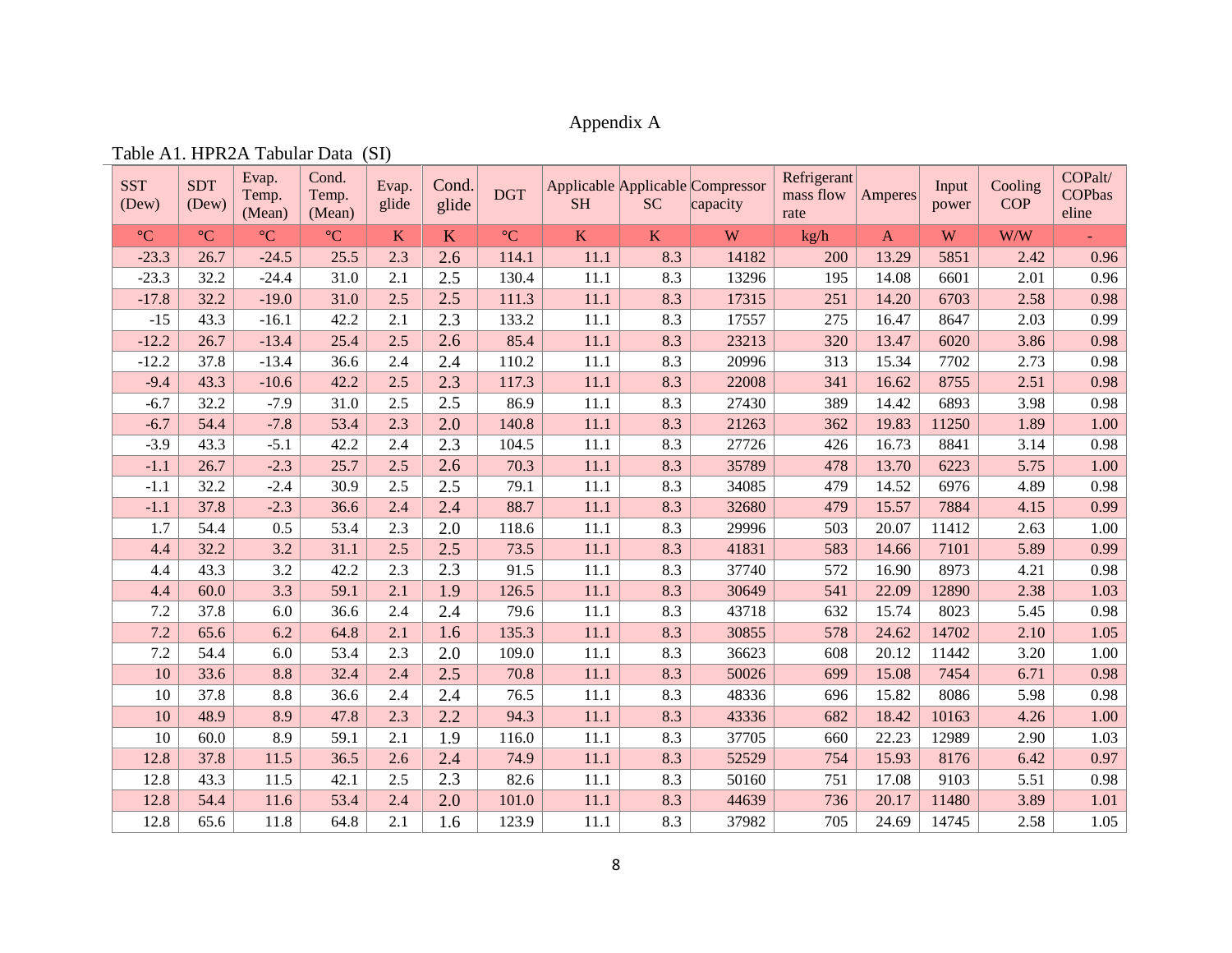| Table A2. HPR2A Tabular Data (IP) |  |  |  |  |
|-----------------------------------|--|--|--|--|
|-----------------------------------|--|--|--|--|

<span id="page-8-0"></span>

| <b>SST</b><br>(Dew)       | <b>SDT</b><br>(Dev) | Evap.<br>Temp.<br>(Mean)  | Cond.<br>Temp.<br>(Mean)  | Evap.<br>glide | Cond.<br>glide | <b>DGT</b>                | <b>SH</b> | <b>SC</b>                 | Applicable Applicable Compressor<br>capacity | Refrigerant<br>mass flow<br>rate | Amperes      | Input<br>power | Cooling<br><b>COP</b> | <b>COPalt</b><br>/COPb<br>aseline |
|---------------------------|---------------------|---------------------------|---------------------------|----------------|----------------|---------------------------|-----------|---------------------------|----------------------------------------------|----------------------------------|--------------|----------------|-----------------------|-----------------------------------|
| $\mathrm{P}_{\mathrm{F}}$ | $\mathrm{P}$        | $\mathrm{P}_{\mathrm{F}}$ | $\mathrm{P}_{\mathrm{F}}$ | $\rm ^{o}F$    | $\mathrm{P}$   | $\mathrm{P}_{\mathrm{F}}$ | $\circ$ F | $\mathrm{P}_{\mathrm{F}}$ | Btu/h                                        | lbs/h                            | $\mathbf{A}$ | W              | Btu/h-W               |                                   |
| $-9.9$                    | 80.1                | $-12.0$                   | 77.9                      | 4.2            | 4.6            | 237.4                     | 20.0      | 15.0                      | 48390                                        | 440                              | 13.29        | 5851           | 8.27                  | 0.96                              |
| $-9.9$                    | 90.0                | $-11.9$                   | 87.8                      | 3.8            | 4.5            | 266.6                     | 20.0      | 15.0                      | 45368                                        | 429                              | 14.08        | 6601           | 6.87                  | 0.96                              |
| 0.0                       | 90.0                | $-2.3$                    | 87.7                      | 4.4            | 4.5            | 232.3                     | 20.0      | 15.0                      | 59081                                        | 553                              | 14.20        | 6703           | 8.81                  | 0.98                              |
| 5.0                       | 109.9               | 3.1                       | 107.9                     | 3.9            | 4.1            | 271.7                     | 20.0      | 15.0                      | 59908                                        | 607                              | 16.47        | 8647           | 6.93                  | 0.99                              |
| 10.0                      | 80.1                | 7.8                       | 77.7                      | 4.5            | 4.6            | 185.7                     | 20.0      | 15.0                      | 79207                                        | 706                              | 13.47        | 6020           | 13.16                 | 0.98                              |
| 10.0                      | 100.0               | 7.9                       | 97.9                      | 4.3            | 4.3            | 230.4                     | 20.0      | 15.0                      | 71640                                        | 691                              | 15.34        | 7702           | 9.30                  | 0.98                              |
| 15.1                      | 109.9               | 12.8                      | 107.9                     | 4.5            | 4.1            | 243.1                     | 20.0      | 15.0                      | 75094                                        | 753                              | 16.62        | 8755           | 8.58                  | 0.98                              |
| 19.9                      | 90.0                | 17.7                      | 87.7                      | 4.5            | 4.5            | 188.4                     | 20.0      | 15.0                      | 93596                                        | 858                              | 14.42        | 6893           | 13.58                 | 0.98                              |
| 19.9                      | 129.9               | 17.9                      | 128.1                     | 4.1            | 3.6            | 285.4                     | 20.0      | 15.0                      | 72551                                        | 799                              | 19.83        | 11250          | 6.45                  | 1.00                              |
| 25.0                      | 109.9               | 22.8                      | 107.9                     | 4.3            | 4.1            | 220.0                     | 20.0      | 15.0                      | 94605                                        | 939                              | 16.73        | 8841           | 10.70                 | 0.98                              |
| 30.0                      | 80.1                | 27.8                      | 78.3                      | 4.5            | 4.6            | 158.5                     | 20.0      | 15.0                      | 122118                                       | 1054                             | 13.70        | 6223           | 19.62                 | 1.00                              |
| 30.0                      | 90.0                | 27.8                      | 87.6                      | 4.5            | 4.5            | 174.4                     | 20.0      | 15.0                      | 116304                                       | 1057                             | 14.52        | 6976           | 16.67                 | 0.98                              |
| 30.0                      | 100.0               | 27.9                      | 97.9                      | 4.3            | 4.3            | 191.6                     | 20.0      | 15.0                      | 111510                                       | 1055                             | 15.57        | 7884           | 14.14                 | 0.99                              |
| 35.1                      | 129.9               | 33.0                      | 128.1                     | 4.2            | 3.6            | 245.5                     | 20.0      | 15.0                      | 102352                                       | 1109                             | 20.07        | 11412          | 8.97                  | 1.00                              |
| 39.9                      | 90.0                | 37.7                      | 88.0                      | 4.4            | 4.5            | 164.3                     | 20.0      | 15.0                      | 142732                                       | 1286                             | 14.66        | 7101           | 20.10                 | 0.99                              |
| 39.9                      | 109.9               | 37.8                      | 107.9                     | 4.2            | 4.1            | 196.6                     | 20.0      | 15.0                      | 128774                                       | 1260                             | 16.90        | 8973           | 14.35                 | 0.98                              |
| 39.9                      | 140.0               | 38.0                      | 138.3                     | 3.8            | 3.3            | 259.7                     | 20.0      | 15.0                      | 104577                                       | 1193                             | 22.09        | 12890          | 8.11                  | 1.03                              |
| 45.0                      | 100.0               | 42.8                      | 97.9                      | 4.4            | 4.3            | 175.3                     | 20.0      | 15.0                      | 149173                                       | 1394                             | 15.74        | 8023           | 18.59                 | 0.98                              |
| 45.0                      | 150.1               | 43.1                      | 148.6                     | 3.8            | 3.0            | 275.6                     | 20.0      | 15.0                      | 105282                                       | 1274                             | 24.62        | 14702          | 7.16                  | 1.05                              |
| 45.0                      | 129.9               | 42.9                      | 128.1                     | 4.2            | 3.6            | 228.2                     | 20.0      | 15.0                      | 124963                                       | 1341                             | 20.12        | 11442          | 10.92                 | 1.00                              |
| 50.0                      | 92.4                | 47.9                      | 90.2                      | 4.3            | 4.4            | 159.4                     | 20.0      | 15.0                      | 170695                                       | 1542                             | 15.08        | 7454           | 22.90                 | 0.98                              |
| 50.0                      | 100.0               | 47.9                      | 97.8                      | 4.3            | 4.3            | 169.7                     | 20.0      | 15.0                      | 164928                                       | 1535                             | 15.82        | 8086           | 20.40                 | 0.98                              |
| 50.0                      | 120.0               | 47.9                      | 118.1                     | 4.1            | 3.9            | 201.8                     | 20.0      | 15.0                      | 147869                                       | 1504                             | 18.42        | 10163          | 14.55                 | 1.00                              |
| 50.0                      | 140.0               | 48.1                      | 138.3                     | 3.8            | 3.3            | 240.8                     | 20.0      | 15.0                      | 128653                                       | 1454                             | 22.23        | 12989          | 9.90                  | 1.03                              |
| 55.0                      | 100.0               | 52.7                      | 97.8                      | 4.6            | 4.3            | 166.8                     | 20.0      | 15.0                      | 179236                                       | 1663                             | 15.93        | 8176           | 21.92                 | 0.97                              |
| 55.0                      | 109.9               | 52.8                      | 107.7                     | 4.6            | 4.1            | 180.8                     | 20.0      | 15.0                      | 171154                                       | 1656                             | 17.08        | 9103           | 18.80                 | 0.98                              |
| 55.0                      | 129.9               | 52.9                      | 128.1                     | 4.3            | 3.6            | 213.8                     | 20.0      | 15.0                      | 152314                                       | 1621                             | 20.17        | 11480          | 13.27                 | 1.01                              |
| 55.0                      | 150.1               | 53.2                      | 148.6                     | 3.8            | 3.0            | 255.0                     | 20.0      | 15.0                      | 129601                                       | 1554                             | 24.69        | 14745          | 8.79                  | 1.05                              |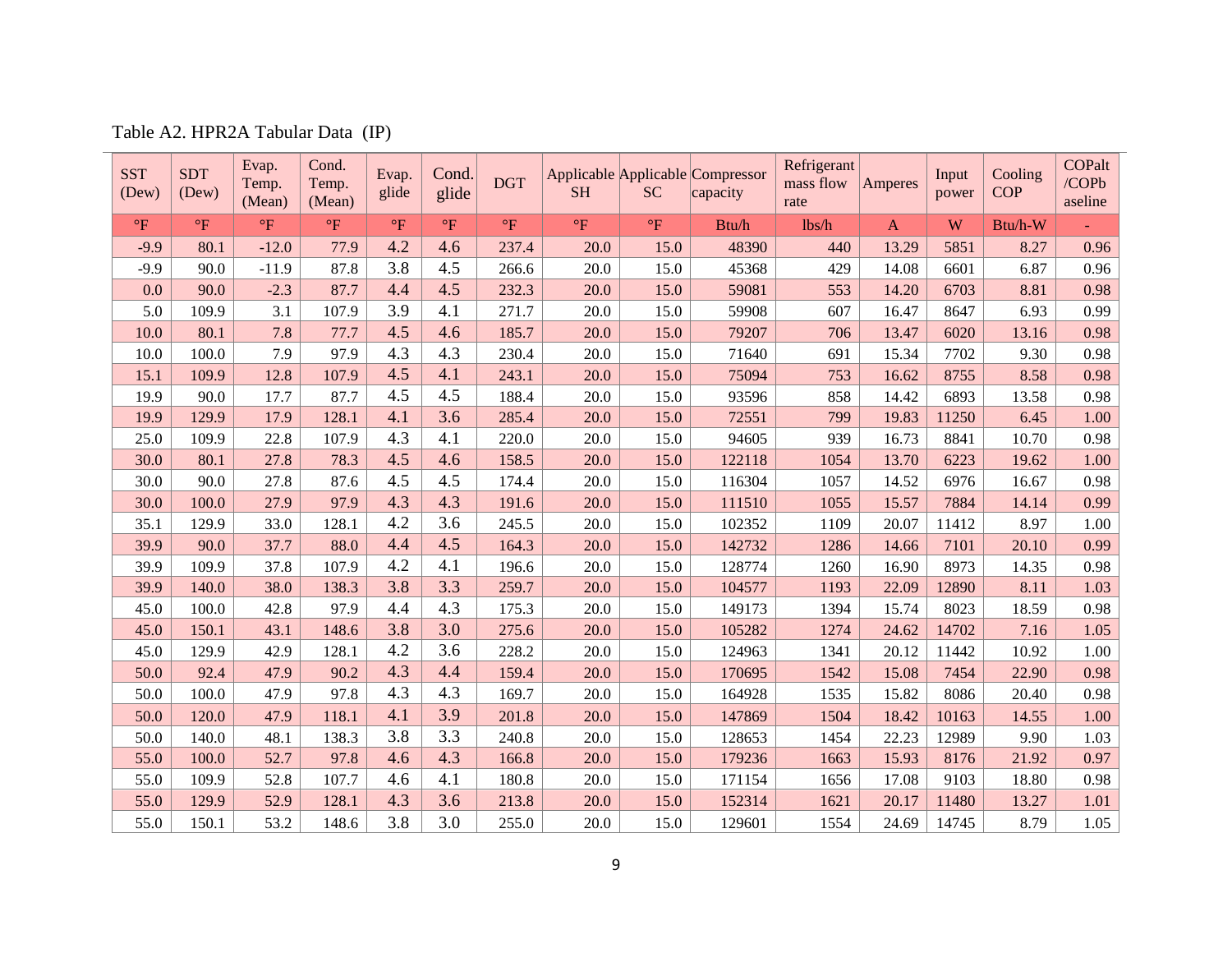### Appendix B

<span id="page-9-0"></span>Based on acquired data 10-coefficient polynomial equations were generated for cooling capacity, power input and amperes with reference to dew temperature. The set of coefficients is given in Table B1. The equations are valid within its application envelope given in Figure B1 for conditions with superheat 11 K and subcooling 8.3 K.

<span id="page-9-1"></span>Table B1. Coefficients for polynomial equations

|                 | C0     |          |          | C <sub>3</sub> | C4       |            | C6         |            |            | C9      |
|-----------------|--------|----------|----------|----------------|----------|------------|------------|------------|------------|---------|
| <b>Capacity</b> | 46166  | 1621.6   | $-53.31$ | 23.781         | $-3.035$ | $-5.401$   | 0.1154     | $-0.1451$  | $-0.1116$  | 0.01567 |
| Power           | 2697.3 | $-22.00$ | 199.18   | $-1.296$       | 2.293    | $-2.8398$  | $-0.01238$ | 0.03962    | $-0.0337$  | 0.0432  |
| Amperes         | 10.238 | 0.008    | 0.1815   | 4.71E-4        | 7.90E-4  | $-2.83E-3$ | 1.083E-6   | $-3.91E-6$ | $-1.79E-5$ | 5.53E-5 |

#### For HPR2A:

|                | C0     |         |           |          | C4          |           | C6       |               |          | C9         |
|----------------|--------|---------|-----------|----------|-------------|-----------|----------|---------------|----------|------------|
| Capacity       | 49137  | 1736    | $-631.04$ | 24.39    | $-15.88$    | 9.336     | 0.1365   | $-0.1971$     | 0.0762   | $-0.08898$ |
| Power          | 2945   | 53.14   | 125.54    | 1.799    | $-1.581$    | $-0.7500$ | 0.02018  | $-0.04051$    | 0.01535  | 0.02364    |
| <b>Amperes</b> | 11.236 | 0.08336 | 0.07039   | 2.402E-3 | $-2.877E-3$ | 6.551E-5  | 2.026E-5 | $-5.602E - 5$ | 3.138E-5 | 2.947E-5   |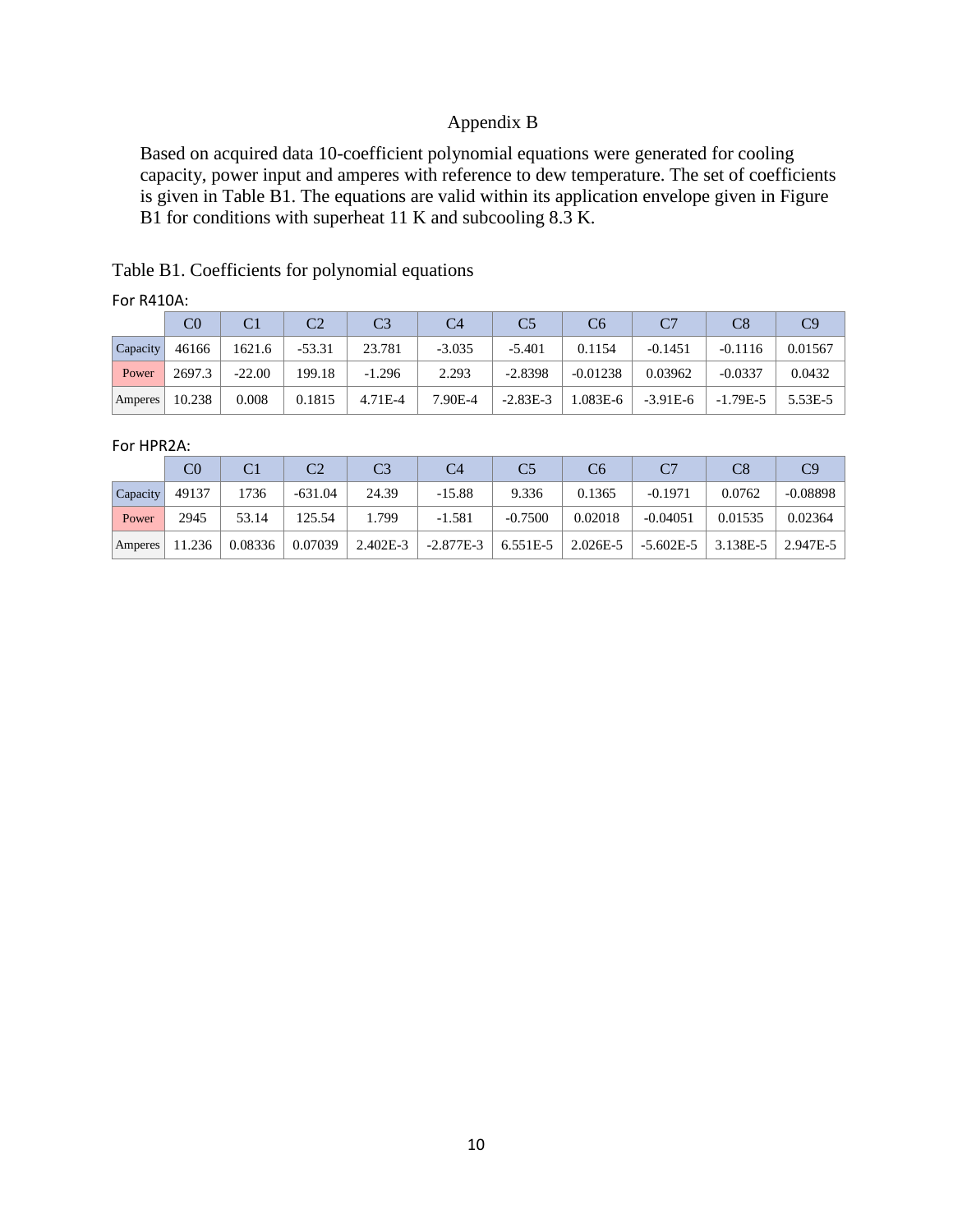

<span id="page-10-0"></span>Figure B1. Application envelope of HPR2A in SH161 (DGT – discharge gas temperature)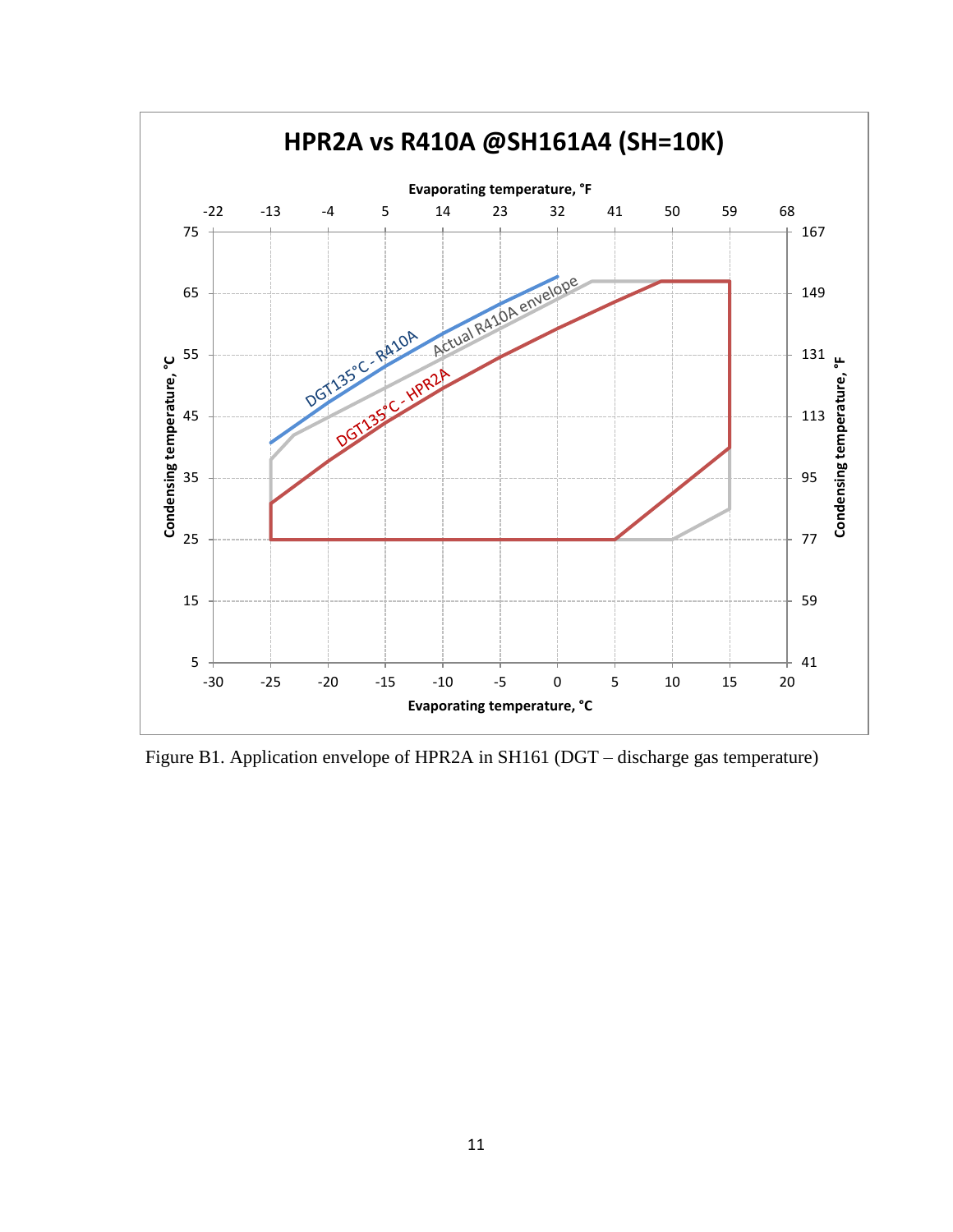Data below is calculated for conditions with superheat 10 K and subcooling 0 K. Values are referenced to dew temperatures except for figures B11 – B13, which are referenced to mean temperatures and are to estimate the impact of temperature glide.



<span id="page-11-0"></span>Figure B2. Cooling capacity for R410A (SST – saturated suction temperature)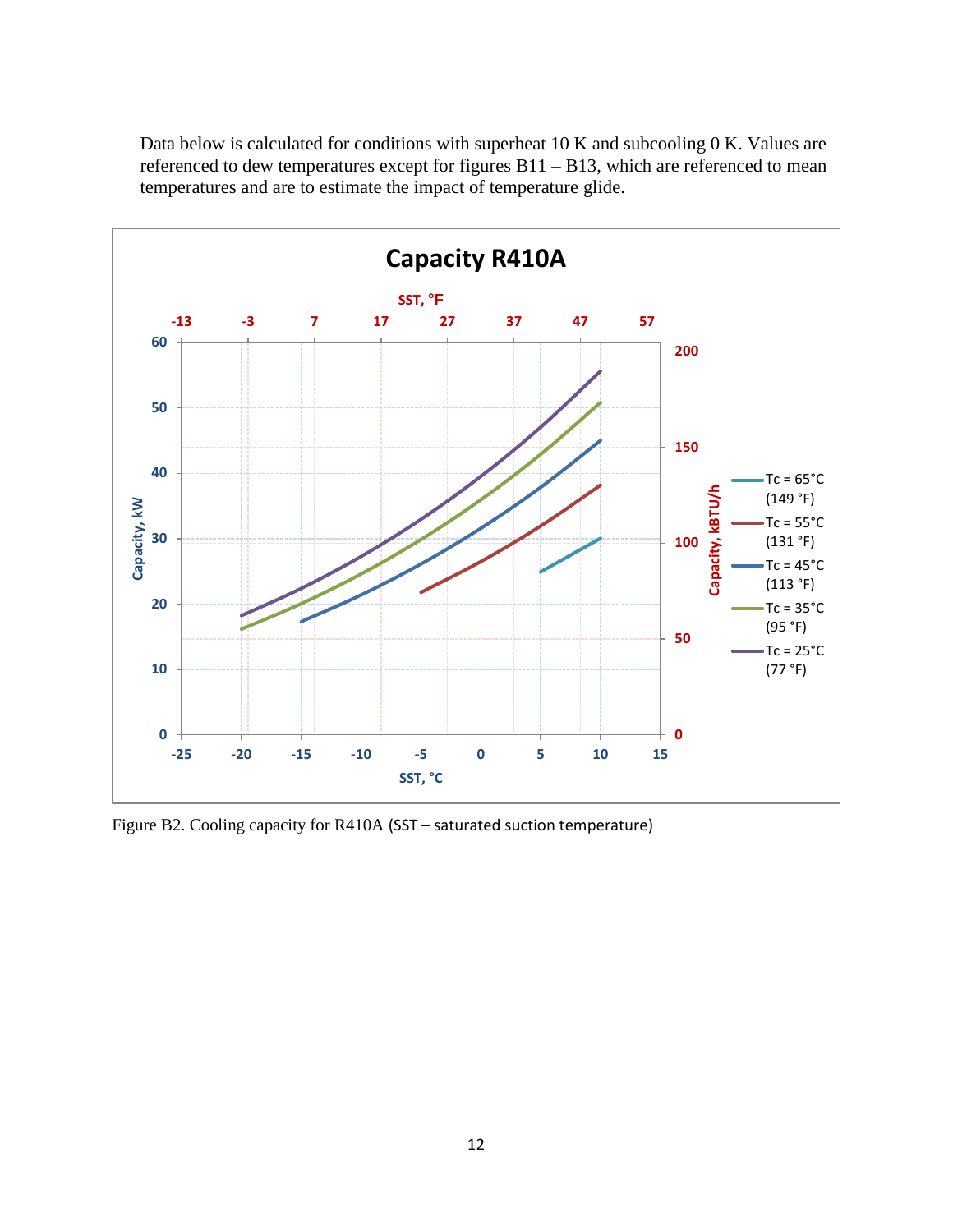

<span id="page-12-0"></span>Figure B3. Cooling capacity for HPR2A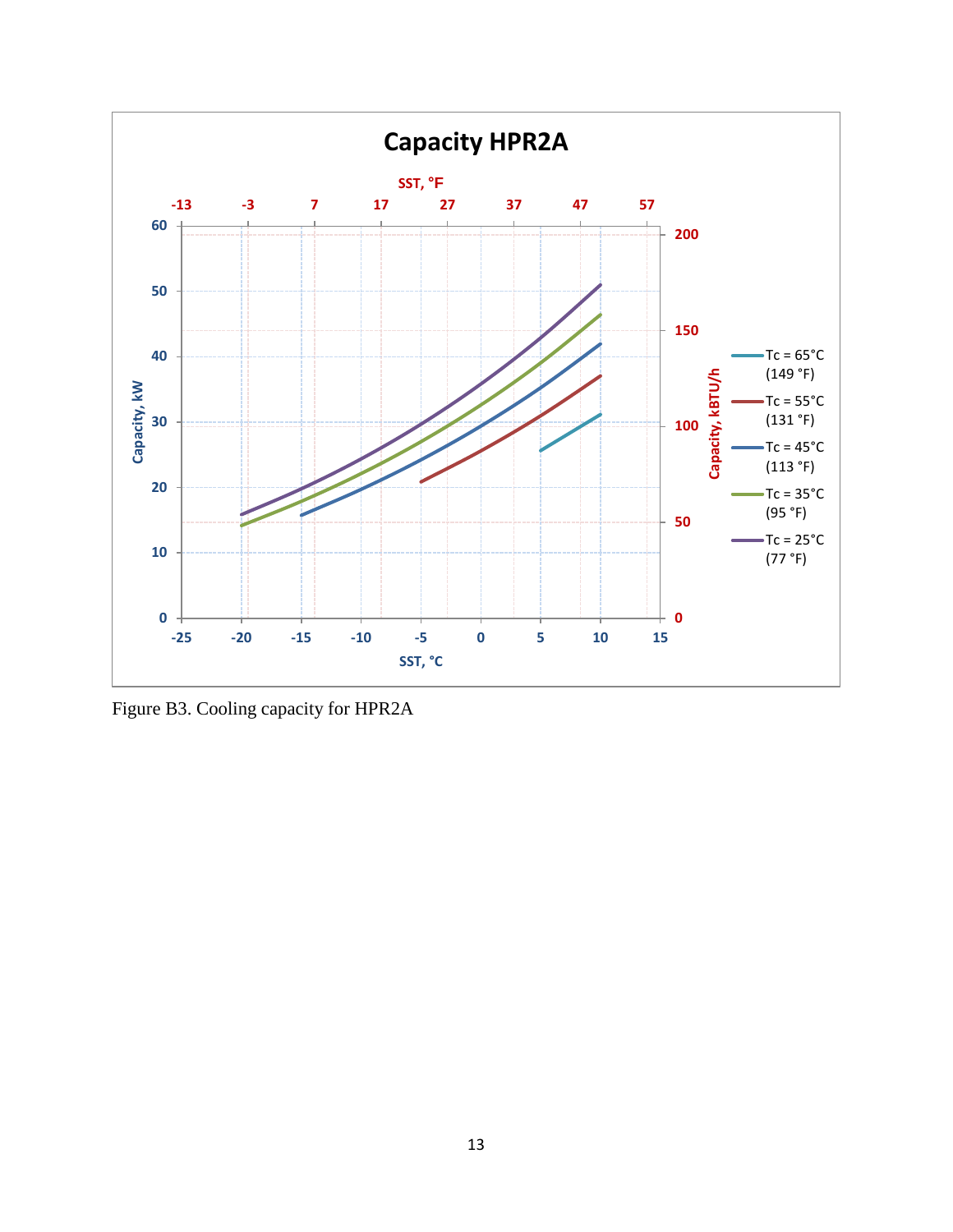

<span id="page-13-0"></span>Figure B4. Cooling capacity for HPR2A/R410A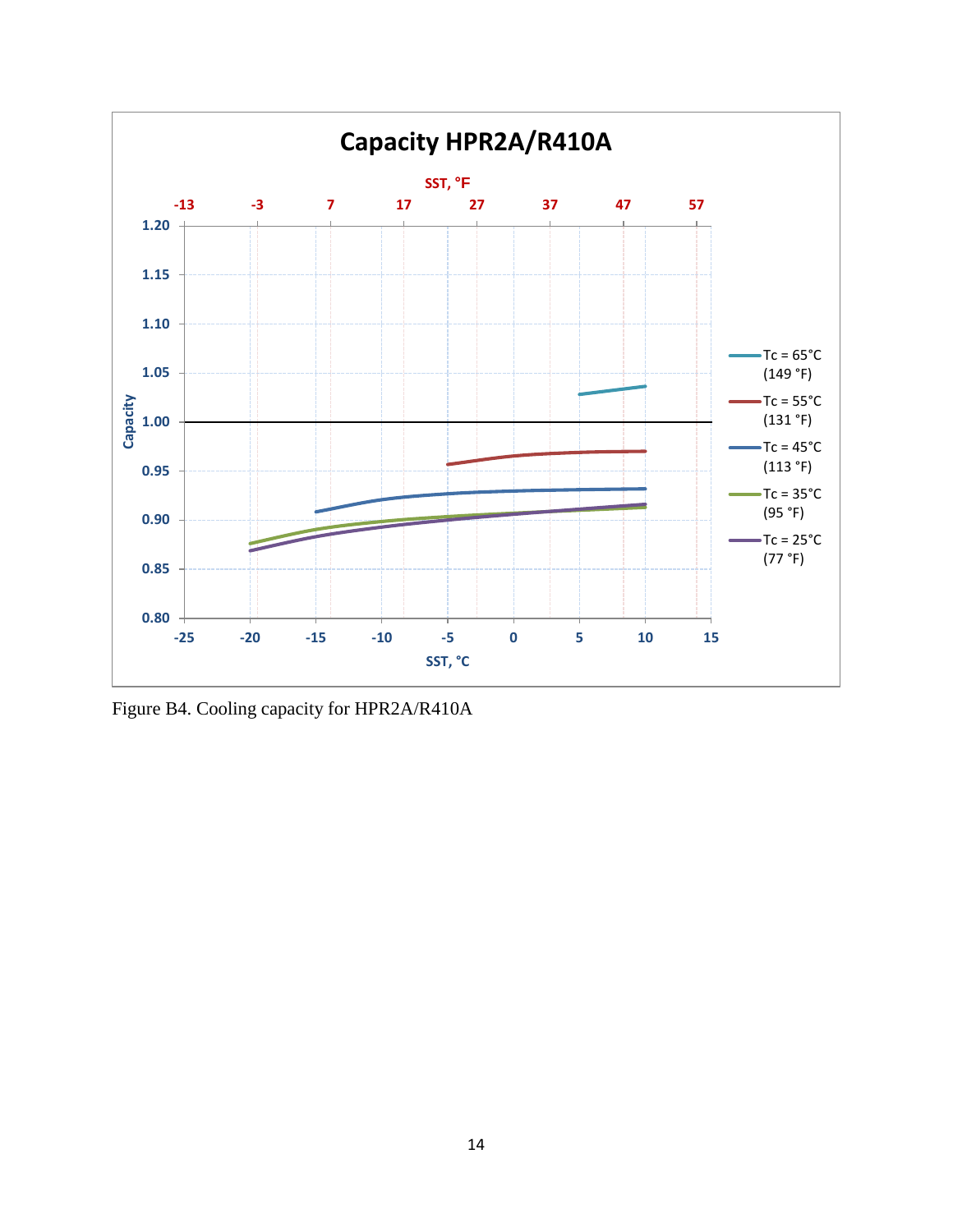

<span id="page-14-0"></span>Figure B5. Power input for R410A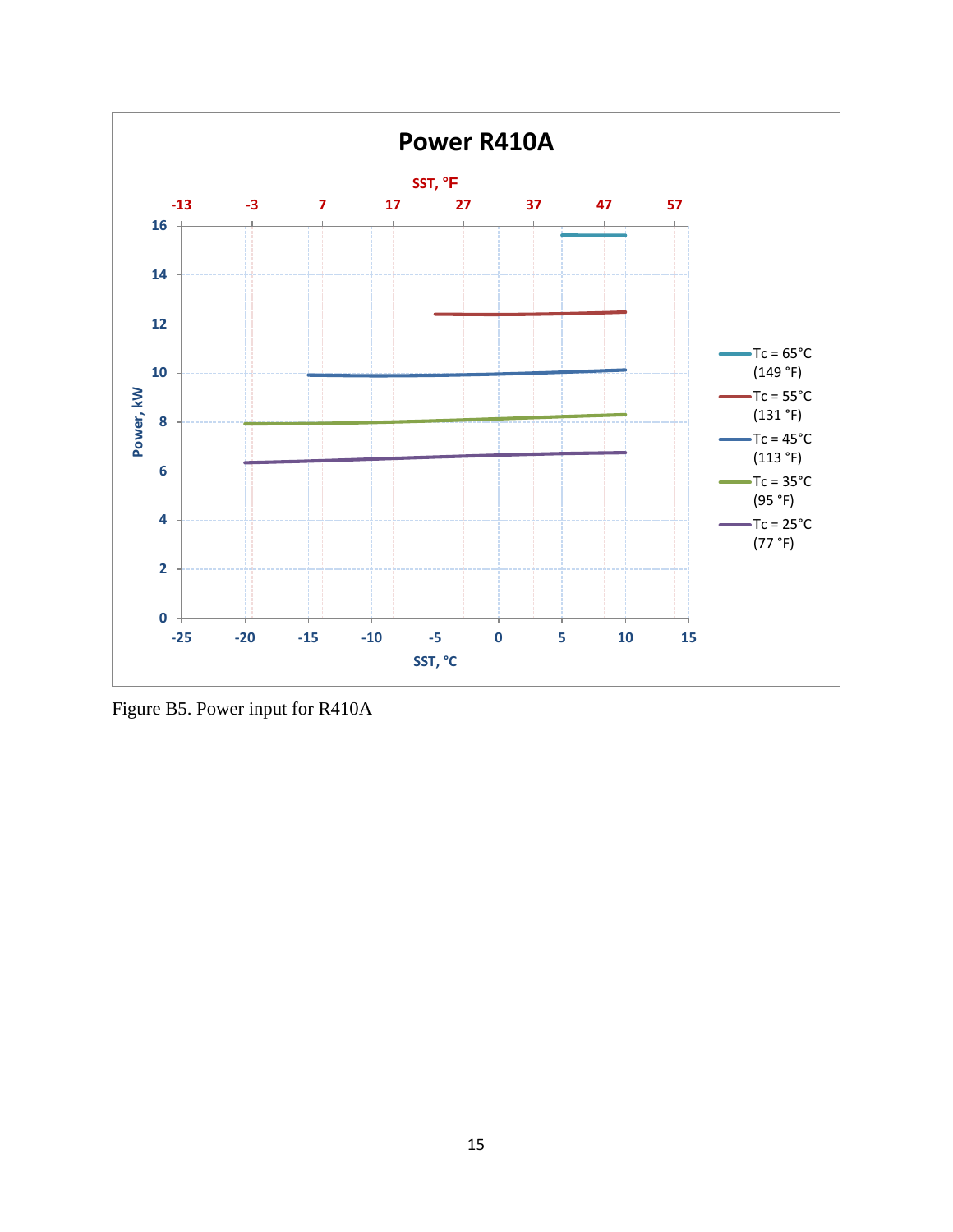

<span id="page-15-0"></span>Figure B6. Power input for HPR2A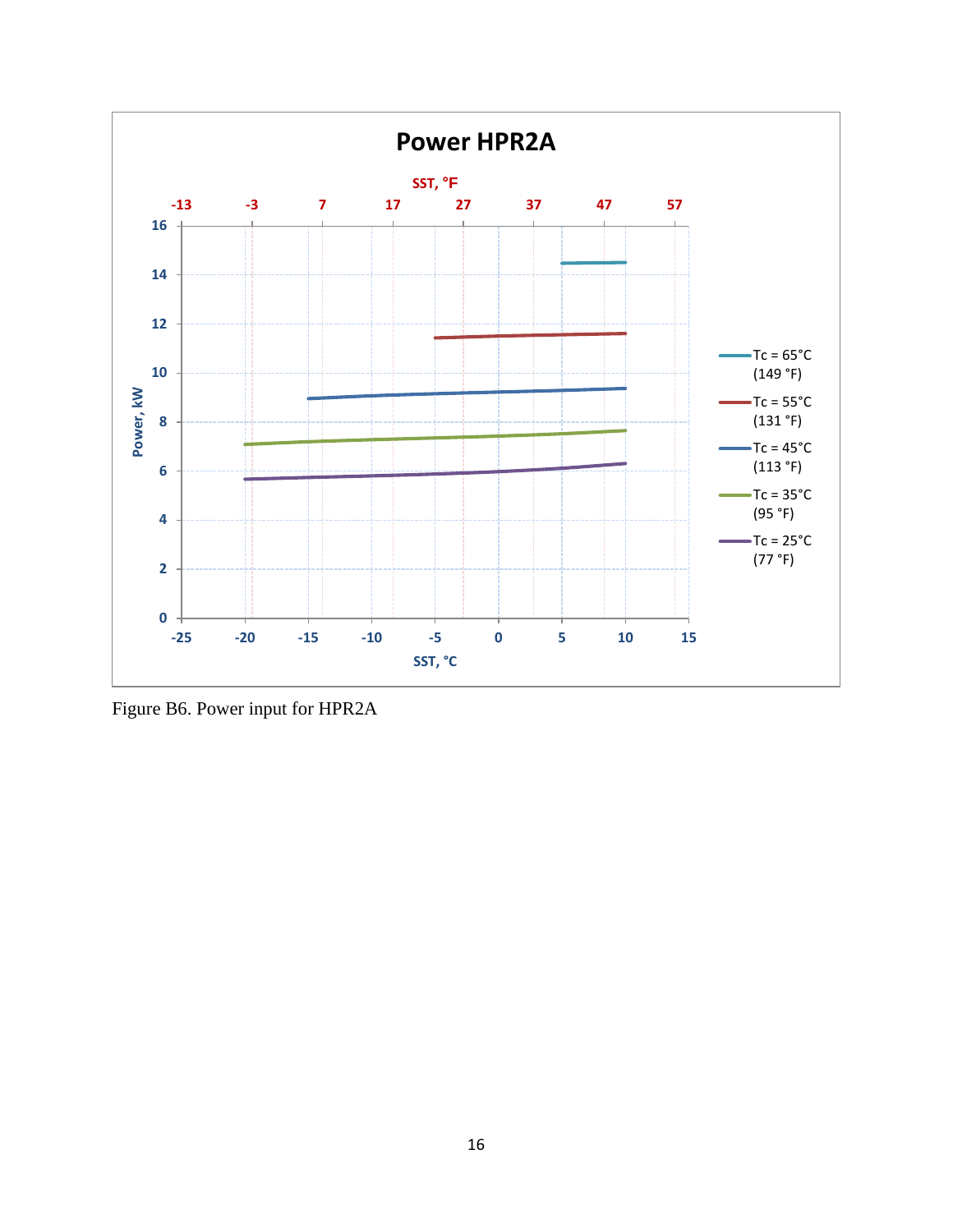

<span id="page-16-0"></span>Figure B7. Power input for HPR2A/R410A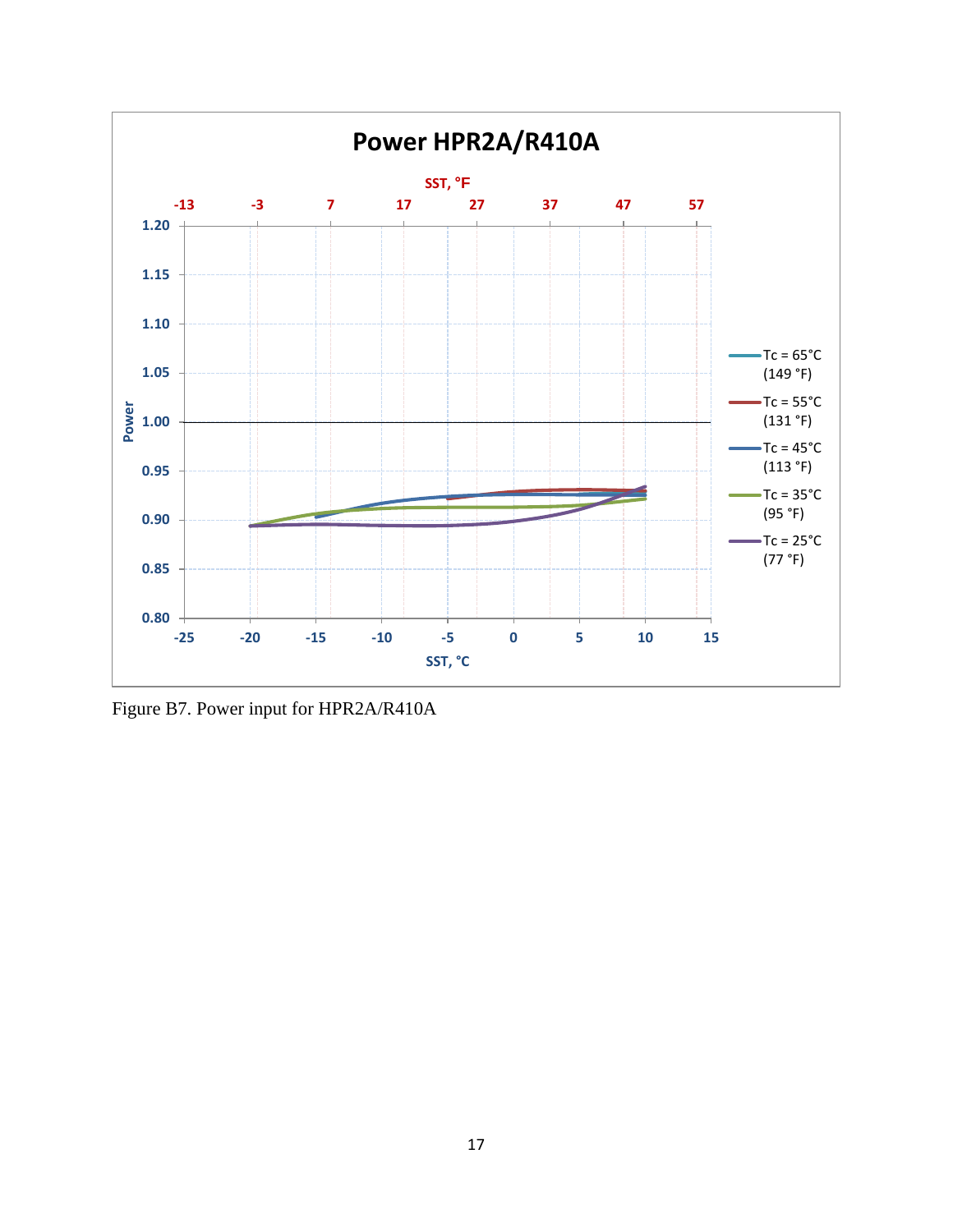

<span id="page-17-0"></span>Figure B8. COP for R410A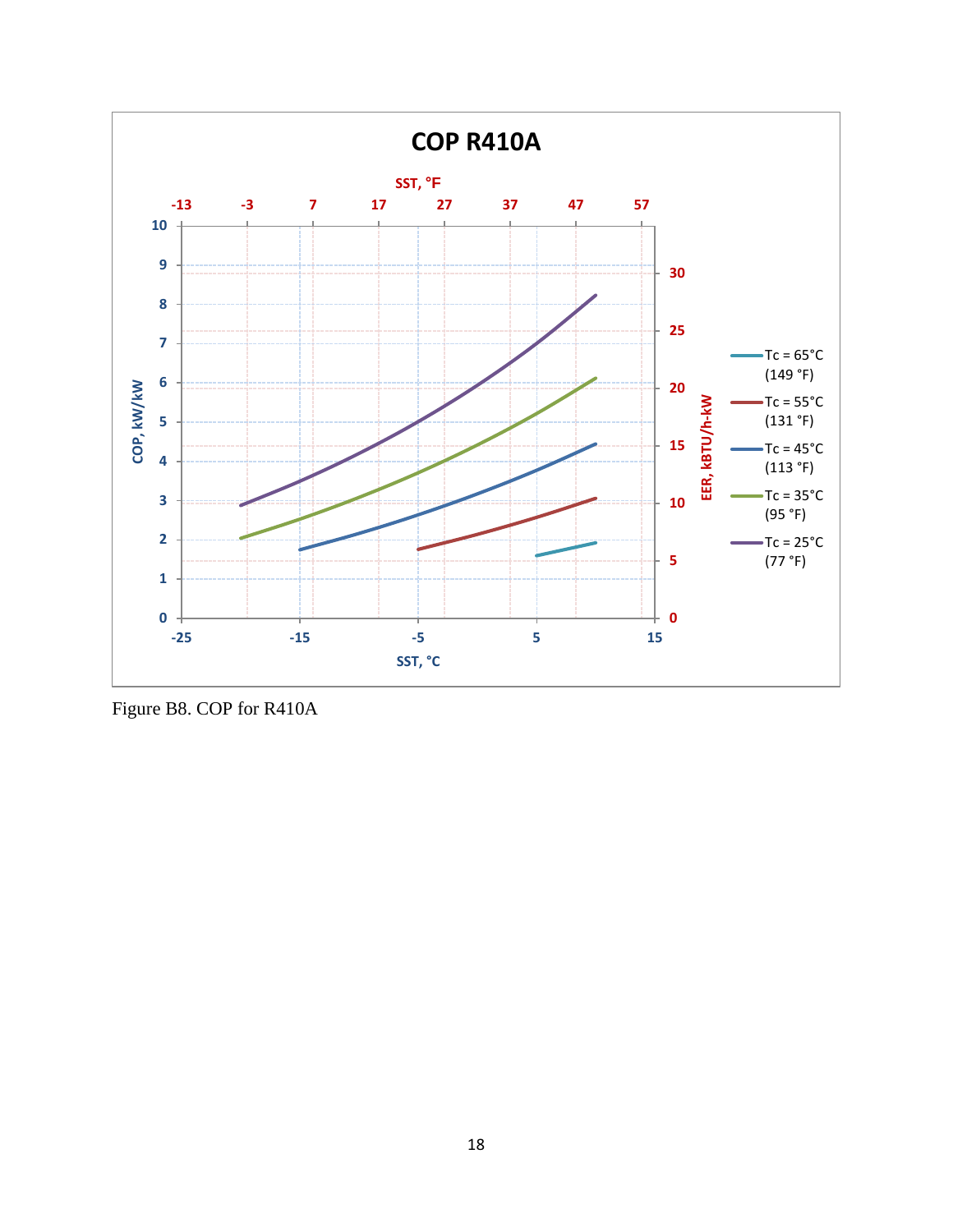

<span id="page-18-0"></span>Figure B9. COP for HPR2A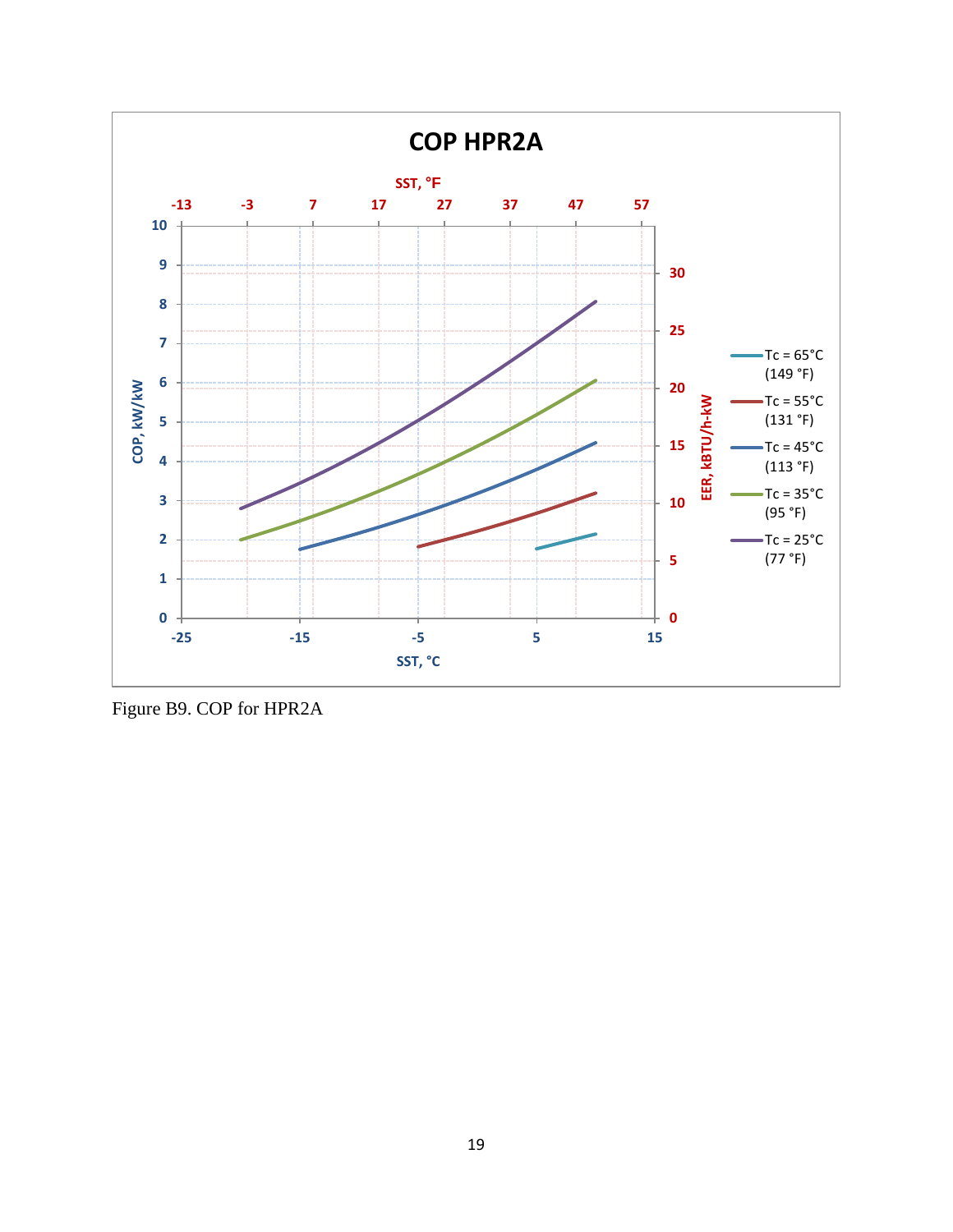

<span id="page-19-0"></span>Figure B10. COP for HPR2A/R410A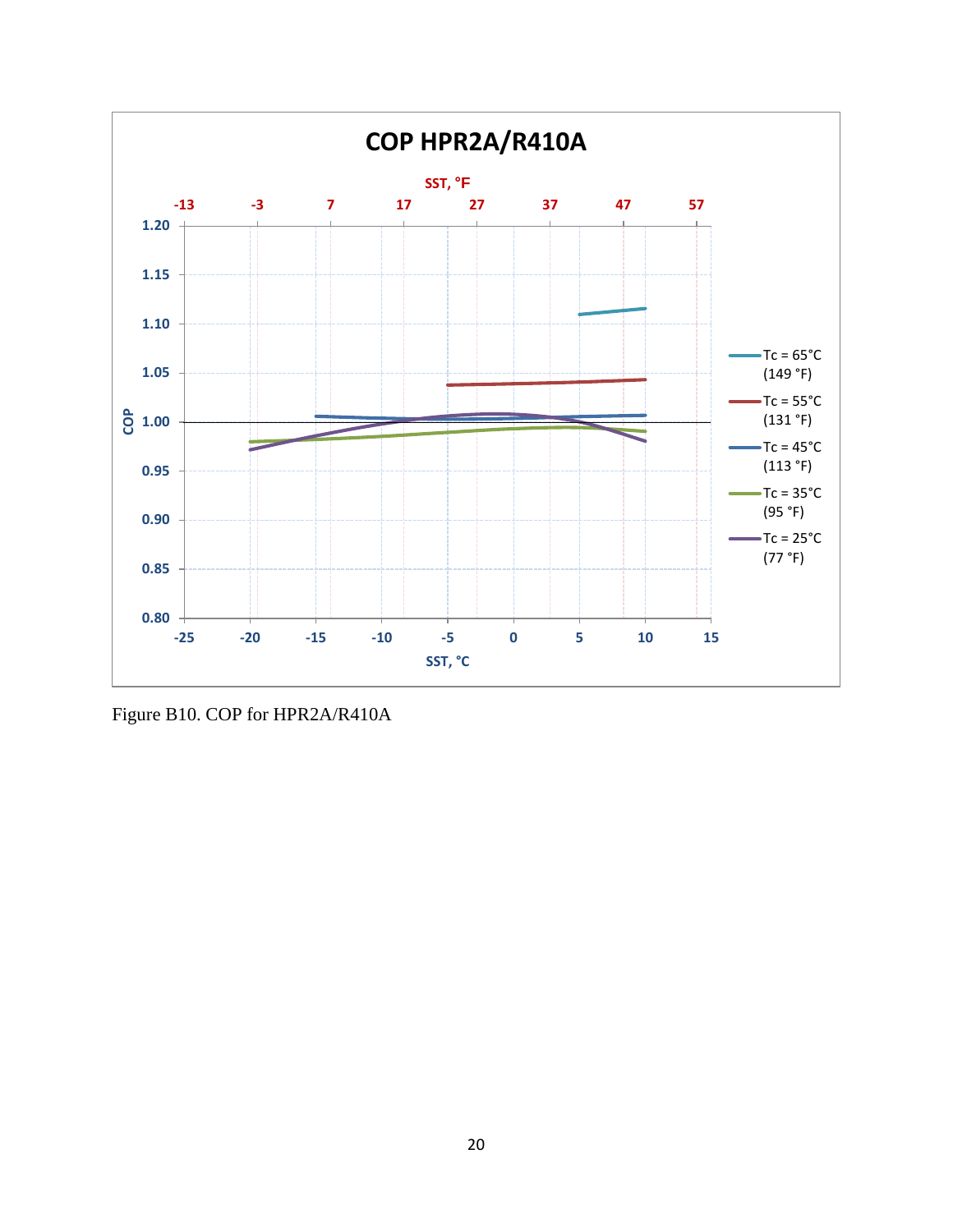

<span id="page-20-0"></span>Figure B11. Capacity for HPR2A/R410A referenced to mean temperature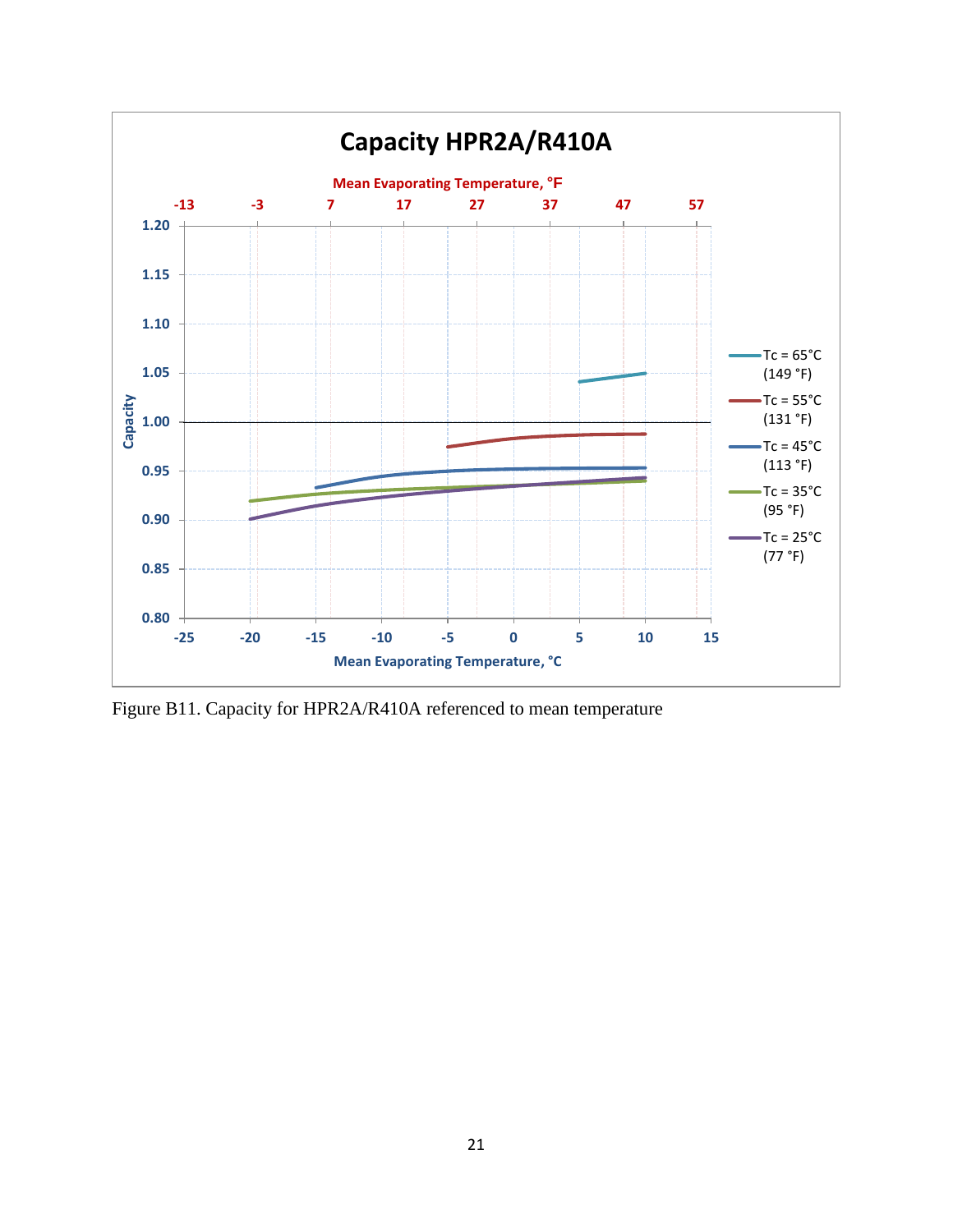

<span id="page-21-0"></span>Figure B12. Power input for HPR2A/R410A referenced to mean temperature